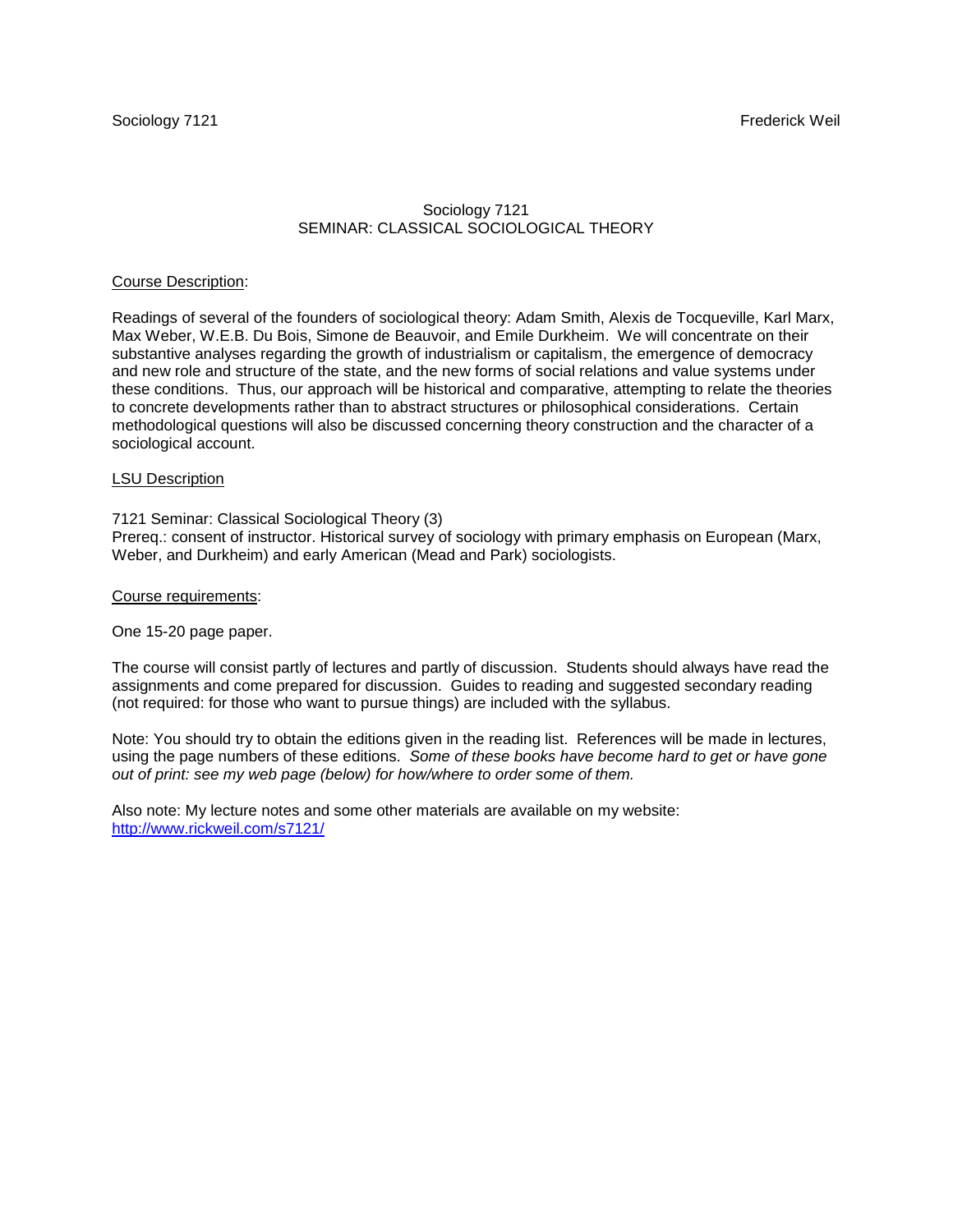## Sociology 7121 SEMINAR: CLASSICAL SOCIOLOGICAL THEORY

#### Reading List\*

\*NB: Most important sections either underlined or in (Parentheses).

#### WEEK 1): ADAM SMITH

The Wealth of Nations (Indianapolis: Liberty Classics, 1976). Book I, Chaps.: 1, 2, 3 (1st par.), 4 (1st par., last 2 pp.), 5 (1st 3 pp.), 6, 7, 8 (1st 7 pp.), 9 (1st 2 pars.), 10 (intro; Part I: 1st par.; Part II: skim), 11 (intro; conclusion) Book III, all.

## WEEK 2): ADAM SMITH

The Wealth of Nations (Indianapolis: Liberty Classics, 1976). Book II, Chaps.: Introduction, 1 (skim), 3 (esp. discussion of prudence) Book IV, Chaps.: Introduction, 1 (skim), 2 (1st 5 pp.; skim rest) Book V, Chap. 1, Parts: II (1st 3 pp.), III, Articles: Introduction, ii (end: pp. 734-40), iii (history of Church: pp. 751ff) The Theory of Moral Sentiments (Indianapolis, Liberty Classics, 1969). Part I, Section I.1, III.2. Part II, Section II.3. Part III, Chs. 1, 4. Part IV, all.

Part VI, Section I.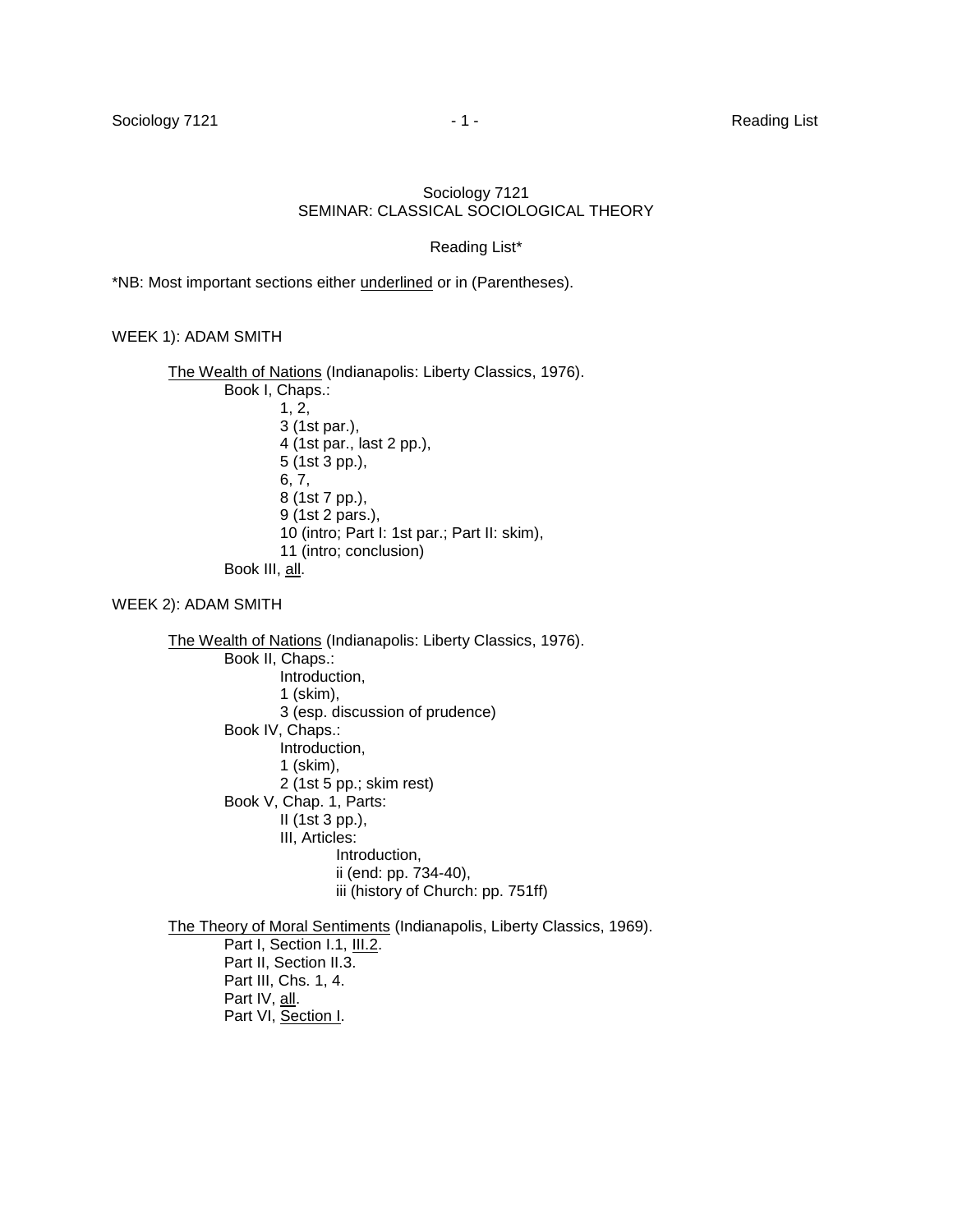# WEEK 3): TOCQUEVILLE

Democracy in America (Garden City, New York, Anchor, 1969 - or Harper Perennial 1969/1988). Volume One.

Author's Preface to the Twelfth Edition. Author's Introduction. Part I, Chs. 2-5. Part II, Chs. 1-4, 5 (skim), 6 (skim, but read last section), 8, 9 Volume Two. Author's Preface. (skim) Part II, Ch. 20. Part III, Ch. 21. Part IV, all.

## WEEK 4): TOCQUEVILLE

The Old Regime and the French Revolution (Garden City, New York, Anchor, 1955 or U. of Chicago Press, 1998). Foreword, Part I, ch. 4 Part II, Chaps. 1, 2, 5, 6, 8-12 Part III: all, esp. chap. 8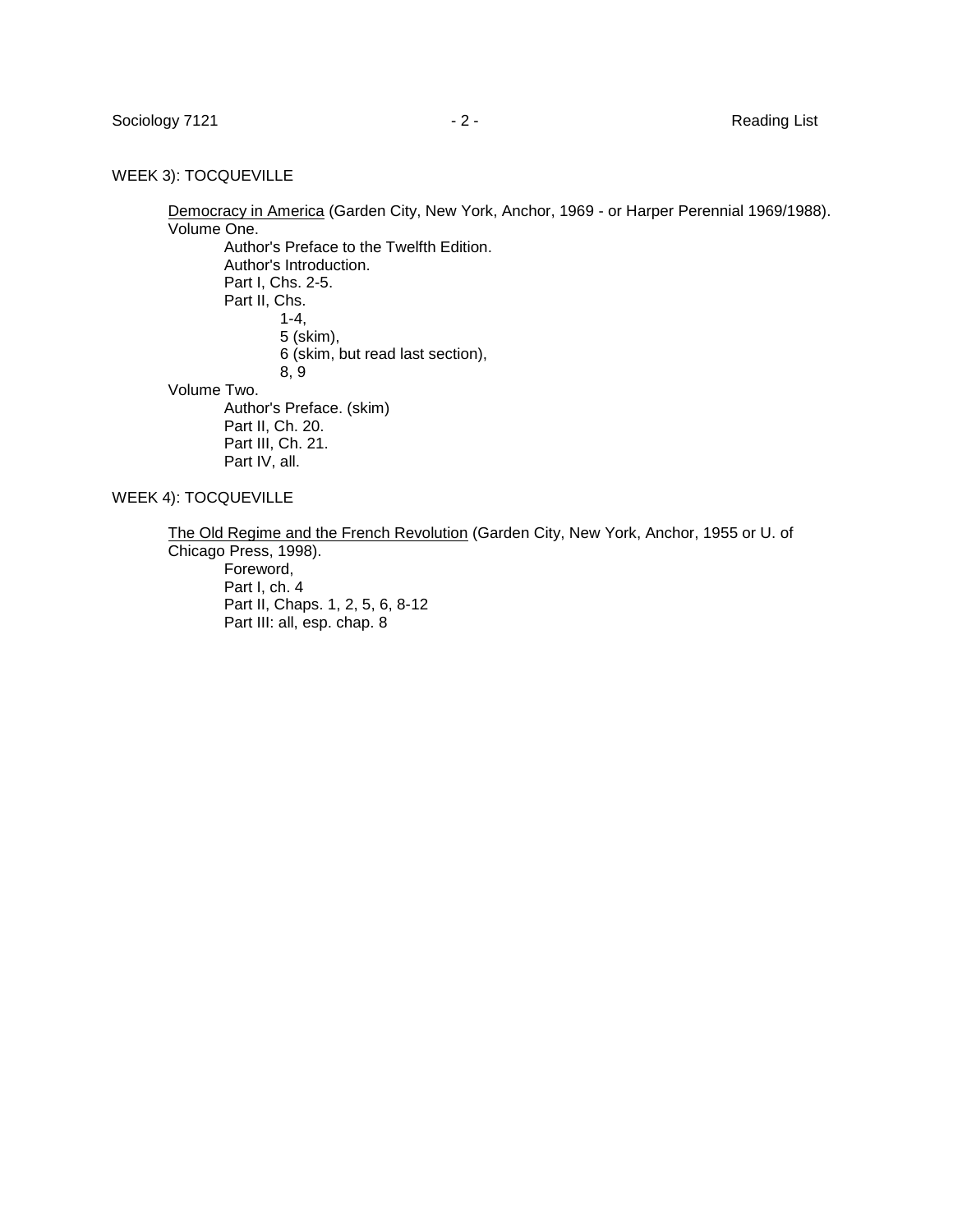# WEEK 5): MARX

"On the Jewish Question," pp. 26-52 in Robert C. Tucker, The Marx-Engels Reader, Second Edition (New York, Norton, 1978). (esp. pp. 42-46)

"Contribution to the Critique of Hegel's Philosophy of Right: Introduction," pp. 53-65 in Tucker. (esp. pp. 54, 62-65)

"Economic and Philosophical Manuscripts of 1844," pp. 66-105 in Tucker. (esp. pp. 70-81, 101- 105)

### WEEK 6): MARX

"Theses on Feuerbach," pp. 143-145 in Tucker.

The German Ideology, Part I, pp. 146-200 in Tucker.

"Preface" to A Contribution to the Critique of Political Economy, pp. 3-6 in Tucker.

"Wage Labor and Capital," pp. 203-217 in Tucker.

Manifesto of the Communist Party, pp. 469-500 in Tucker. (esp. pp. 473-83)

Capital, Volume One (New York, Vintage, 1977).

Preface to the First Edition. Postface to the Second Edition. Chs. 1 (esp. pp. 125-39, 164-77), 4, 6, 7 (esp. pp. 300-302), 9, part I, 10, part I, 26 27 (1st 2 pp.), 28-30, 31 (esp. 1st 3 pp.), 32.

WEEK 7): MARX

The Eighteenth Brumaire of Louis Bonaparte (New York, International Publishers, 1963). All.

Suggested:

Raymond Aron, Main Currents in Sociological Thought I (Garden City, New York, Anchor, 1968), "The Sociologists and the Revolution of 1848," pp. 303-340.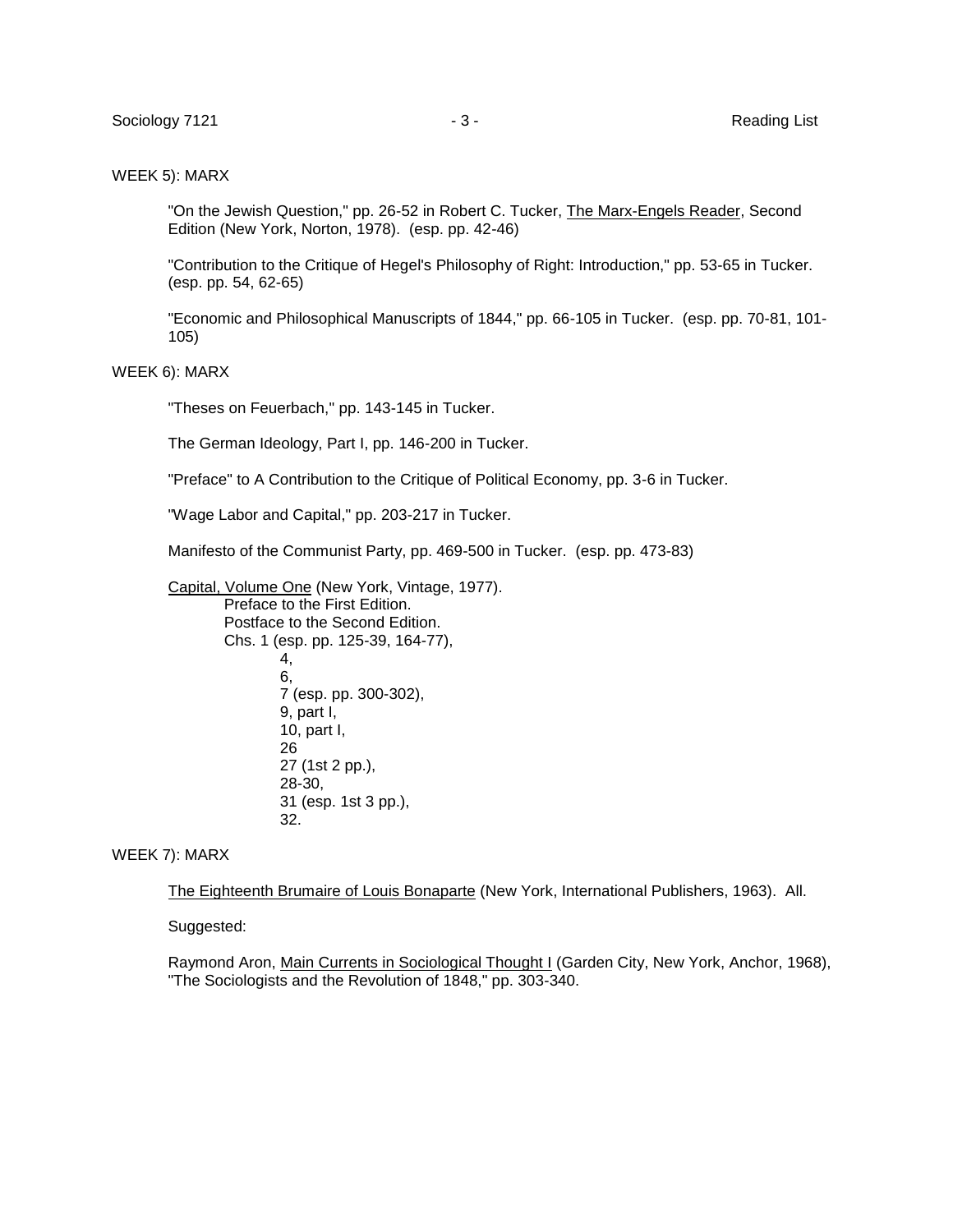## WEEK 8): WEBER

The Protestant Ethic and the Spirit of Capitalism (New York, Scribner's, 1958; or Los Angeles, Calif.: Roxbury Pub. Co., 1996/98).

## WEEK 9): WEBER

"Religious Groups (The Sociology of Religion)," pp. 399-634 in Economy and Society (Bedminster Press, 1968 or U. of California Press, 1978).

## You can skim the following sections:

I. 4, 5, 6 ii. 3, 5, 6 iii. 2, 3, 4 v. easier - can read lightly vi. 4 vii. 4, 5, 7 xii. 2, 3 xiv. 2 Read the rest.

#### Suggested:

"The Social Psychology of the World Religions," and "Religious Rejections of the World and their Directions," pp. 267-301, 323-359 in Gerth and Mills.

#### WEEK 10): WEBER

General Economic History (New Brunswick, Transaction Books, 1981). Chs. 4, 6-12, 14, 20-22, 26-end.

## WEEK 11): WEBER

"The Types of Legitimate Domination," "The Distribution of Power within the Political Community: Class, Status, Party," and "Bureaucracy," in Economy and Society, pp. 212-301, 926-940, 956-1005.

#### Suggested:

"Socialism," pp. 191-219 in J. E. T. Eldridge, Max Weber: The Interpretation of Social Reality (Scribner's, 1971; or Schocken, 1980).

"Politics as a Vocation," pp.77-128 in Gerth and Mills.

"Parliamentary Government and Democratization," pp. 1442-1462 in Economy and Society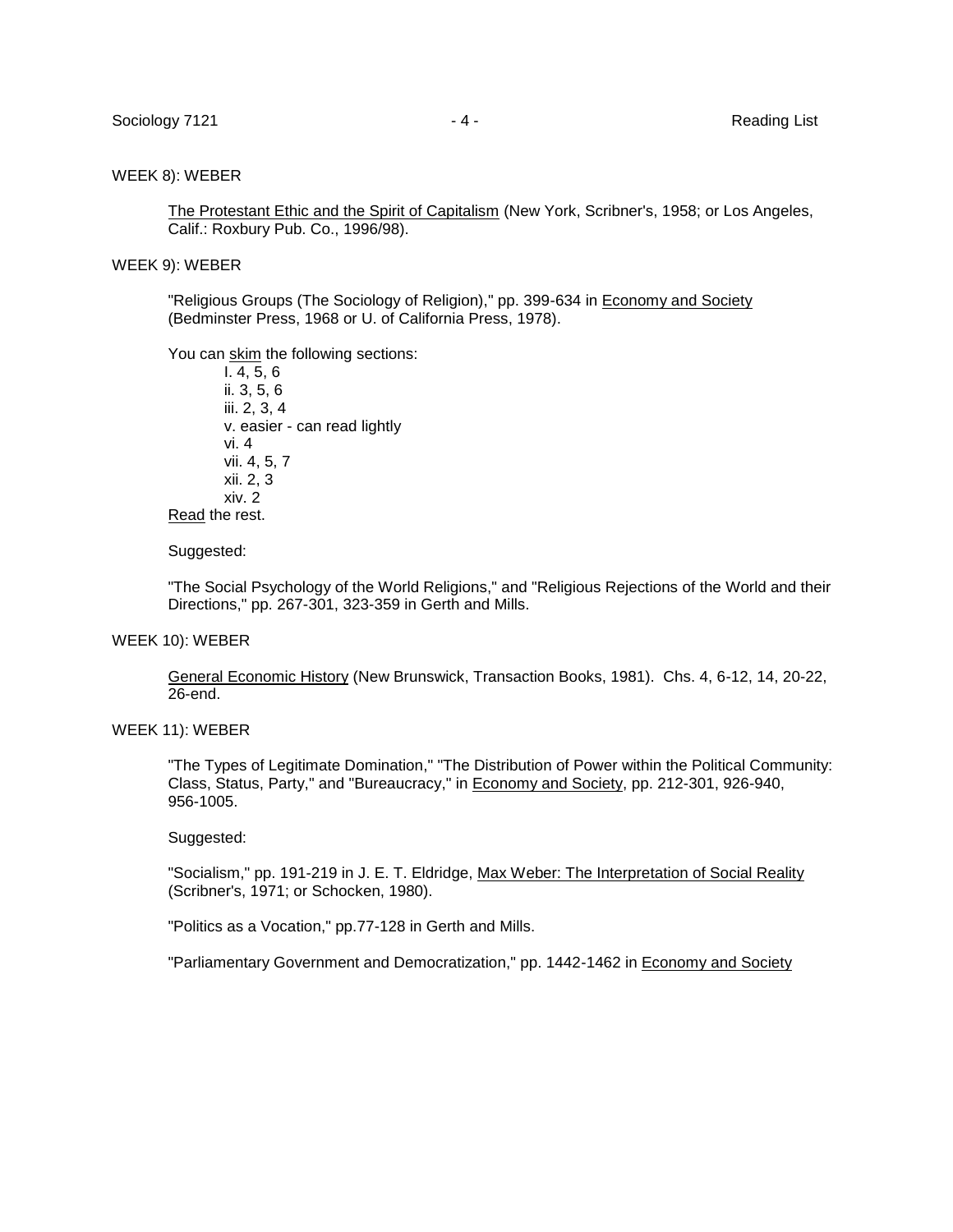## WEEK 12): DU BOIS

Du Bois, The Philadelphia Negro, University of Pennsylvania Press; Reprint edition, 1995 [1899], ISBN-10: 0812215737, ISBN-13: 978-0812215731. Chs. XII-XVI, pp.197-367.

Du Bois, The Souls of Black Folk, Dover, 2016 [1903], ISBN-10: 9780486280417, ISBN-13: 978- 0486280417. Chs. I, II, IV, VII, IX, XIII.

Du Bois, "The Negro Question in the United States," 1906.

Du Bois, Darkwater: Voices from Within the Veil, 2014 [1920], Martino Fine Books, ISBN-10: 1614276889, ISBN-13: 978-1614276883. chs. 2, 4, 6, 7.

Du Bois, Black Reconstruction in America, 1860-1880. Free Press, 1998 [1935]. ISBN-10: 0684856573, ISBN-13: 978-0684856575. Ch. xiv, "Counter-Revolution of Property."

Du Bois, Dusk of Dawn (The Oxford W. E. B. Du Bois), Oxford University Press; 1st edition, 2014 [1940], ISBN-10: 0199386714, ISBN-13: 978-0199386710. Chs. VI-VII, pp. 68-110.

Du Bois, "My Evolving Program for Negro Freedom," 1944.

Du Bois, The World and Africa and Color and Democracy (The Oxford W. E. B. Du Bois), Oxford University Press; 1st edition, 2014 [1945, 1947], ISBN-10: 0199386749, ISBN-13 : 978- 0199386741. Chs II-III, pp. 11-51.

Du Bois, "Socialism and the American Negro," 1960.

\*Note: The articles above are on the class website.

Suggested:

Weil, Antisemitism in the Context of Intergroup Relations, 1983.

Other readings on **Dropbox**.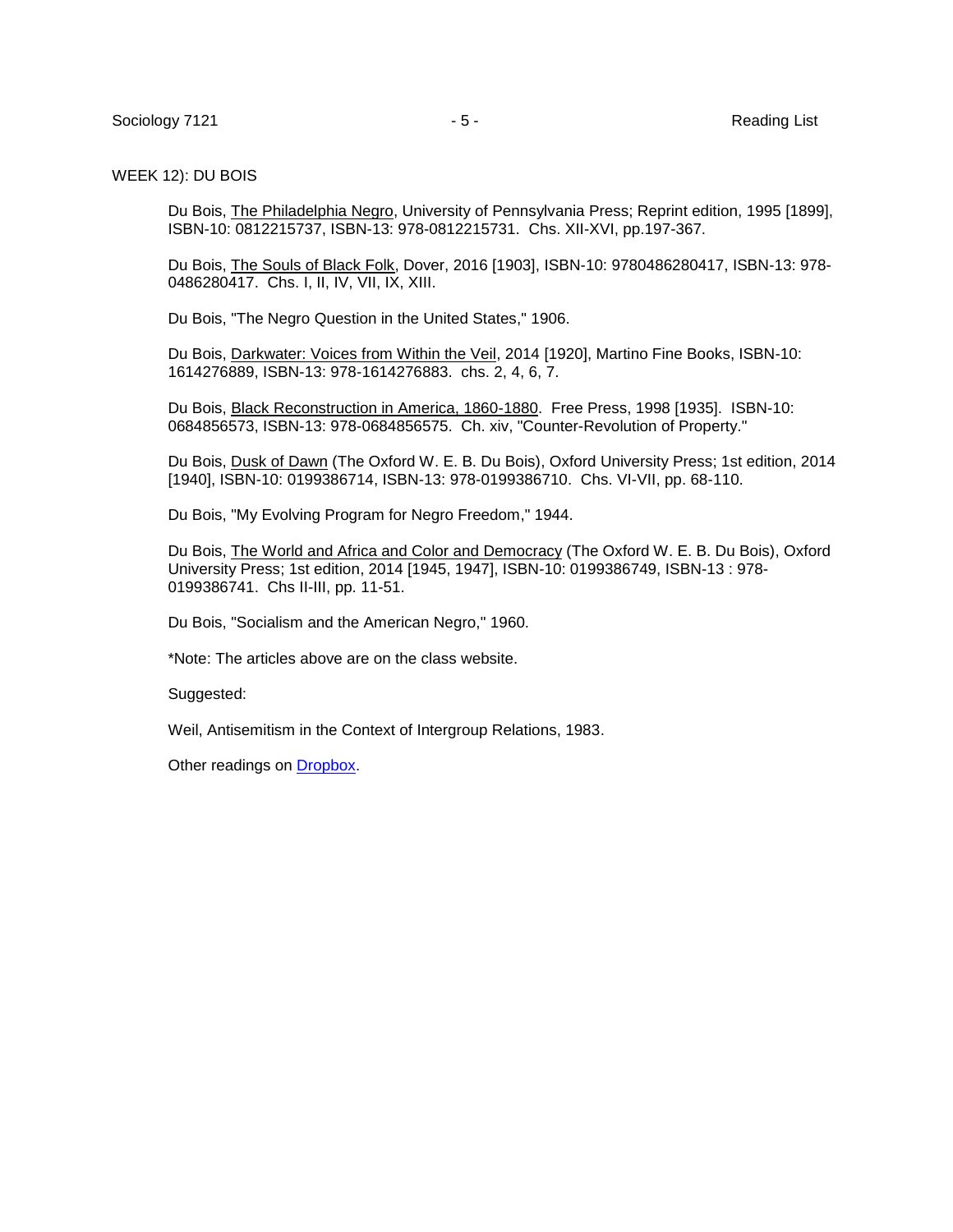## WEEK 13): BEAUVOIR

Simone De Beauvoir, The Second Sex, Vintage, 1st edition, 2011, ISBN-10: 030727778X, ISBN-13: 978-0307277787. p. 3-17 (intro, the other), 62-68 (materialism), 71-76, 266-74 (myth of womanhood), 279 (intro), 649-655 (defiance of oppression and doubleness of woman), 727-735 (eroticism for free women), 750-751 (summary), abd 753-766 (conclusion).

Suggested (long version):

Vol. I. Facts and Myths: Intro. (p. 3-17); Part One, Destiny: Ch. 3 (Historical Materialism, p. 62– 68); Part Two, History: Ch. 1 (p. 71–76), Ch. 5 (p. 126–56); Part Three, Myths: Ch. 3 (p. 266–74). Vol. II. Lived Experience: Intro. (p. 279); Part Two, Situation: Ch. 10 (Woman's Situation and Character, p. 638–64); Part Four, Toward Liberation: Ch. 14 (The Independent Woman, p. 721– 51); Conclusion.

Suggested reading on **Dropbox**...

## WEEK 14): DURKHEIM

The Division of Labor in Society (New York, Free Press, 1984),

Preface to 1<sup>st</sup> & 2<sup>nd</sup> editions; Book 1, Ch. 1-3, 5-7 Book 2, Ch. 1-3, 5 Book 3, Ch. 1-2 Conclusion.

The Elementary Forms of the Religious Life (New York, Free Press, 1995) **Introduction** Book 1: ch. 1, 4 Book 2: ch. 1, 3, 6, 7 Book 3: ch. 3 Conclusion.

Suggested:

Socialism and Saint-Simon (Yellow Springs, Ohio, Antioch, 1958), ch. 1-2, pp. 5-44.

"The dualism of human nature and its social foundations," pp. 149-163 in Robert Bellah, ed., Emile Durkheim on Morality and Society (University of Chicago Press, 1973).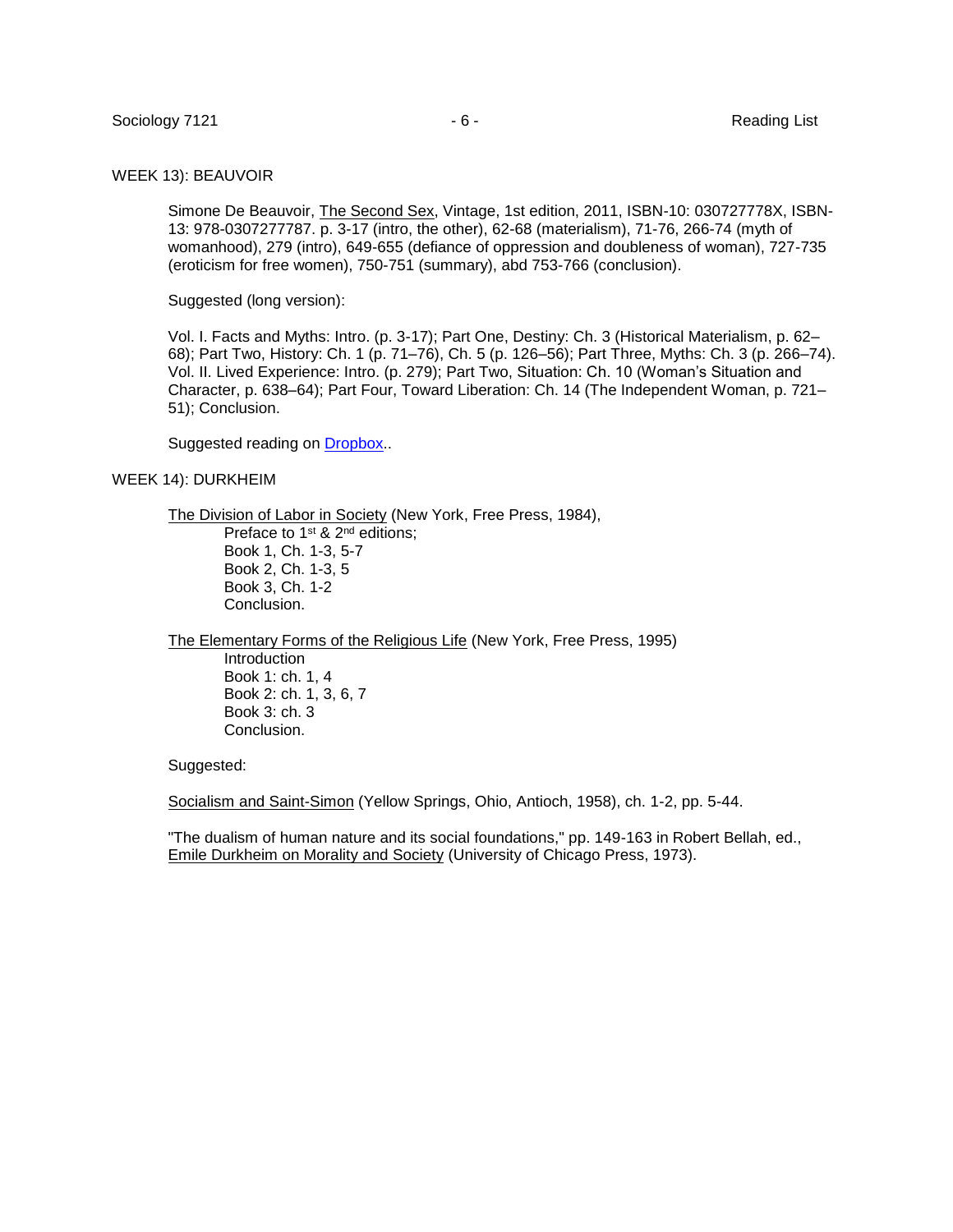## Sociology 7121

## SEMINAR: CLASSICAL SOCIOLOGICAL THEORY

## Suggested Secondary Reading (not required)

Note: These listings are only sometimes updated, so there will be newer literature in some cases

# **General Works or Studies of More Than One Theorist**

Jeffrey Alexander, Theoretical Logic in Sociology.

Raymond Aron, Main Currents in Sociological Thought, Vols. I and II.

Anthony Giddens, Capitalism and Modern Social Theory.

Geoffrey Hawthorne, Enlightenment and Despair: A History of Sociology.

E. J. Hobsbawm, The Age of Revolution: 1789-1848.

E. J. Hobsbawm, The Age of Capital: 1845-1875.

H. Stuart Hughes, Consciousness and Society.

Robert Nisbet, The Sociological Tradition.

Talcott Parsons, The Structure of Social Action.

Gianfranco Poggi, Images of Society.

Steven Seidman, Liberalism and the Origins of European Social Theory.

Neil Smelser, Comparative Methods in the Social Sciences.

Peter Winch, The Idea of a Social Science and its Relation to Philosophy.

Gurminder K. Bhambra and John Holmwood, Colonialism and Modern Social Theory, 2021

## **Adam Smith**

Gerald O'Driscoll, ed., Adam Smith and Modern Political Economy.

Andrew S. Skinner, Adam Smith and the Role of the State.

Andrew S. Skinner and Thomas Wilson, eds., **Essays on Adam Smith.** 

Thomas Wilson and Andrew S. Skinner, eds., The Market and the State: Essays in Honour of Adam Smith.

Donald Winch, Adam Smith's Politics.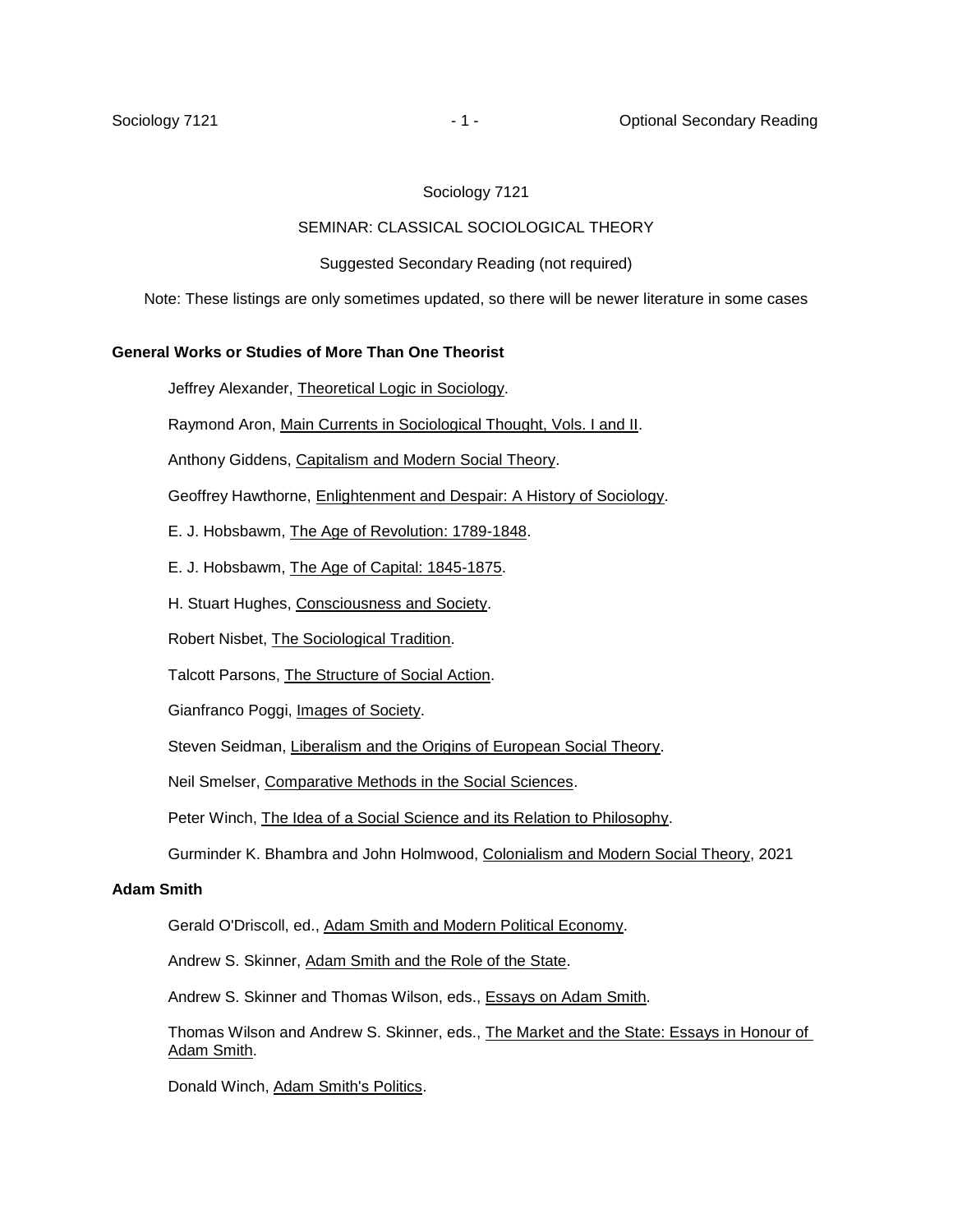## **Tocqueville**

Raymond Aron, Main Currents in Sociological Thought, Vol. I, ch. 4.

Reinhard Bendix, Nation-building and Citizenship, ch. 2-3.

Seymour Drescher, Tocqueville and England.

Richard W. Krouse, "'Classical' images of democracy in America: Madison and Tocqueville," ch. 5 in Graeme Duncan, ed., Democratic Theory and Practice.

Seymour Martin Lipset, The First New Nation, ch. 2-4, 6.

John Stuart Mill, "Tocqueville on Democracy in America" (reviews of Vols. 1 and 2) ch. v-vi in G. Himmelfarb, ed., Essays on Politics and Culture.

Robert Nisbet, The Sociological Tradition.

Giovanni Sartori, Democratic Theory, ch. 6, 15.

Arthur Stinchcombe, Theoretical Methods in Social History, ch. 2.

John Stone and Stephen Mennell, eds., Alexis de Tocqueville on Democracy, Revolution, and Society, introduction.

Jeff Weintraub, Virtue, Community, and the Sociology of Liberty: The Notion of Republican Virtue and its Impact on Modern Western Social Thought, (forthcoming), ch. v.

Irving M. Zeitlin, Liberty, Equality, and Revolution in Alexis de Tocqueville.

Marvin Zetterbaum, Tocqueville and the Problem of Democracy.

### **Marx**

Jeffery Alexander, Theoretical Logic in Sociology, Vol. 2. The Antinomies of Classical Thought: Marx and Durkheim.

Raymond Aron, Main Currents in Sociological Thought, Vol. I, ch. 3.

Shlomo Avineri, The Social and Political Thought of Karl Marx.

Leszek Kolakowski, Main Currents of Marxism, Vol. I: The Founders.

George Lichtheim, Marxism: An Historical and Critical Study.

Georg Lukacs, History and Class Consciousness.

Robert Nisbet, The Sociological Tradition.

Joseph Schumpeter, Capitalism, Socialism and Democracy, Parts I-III.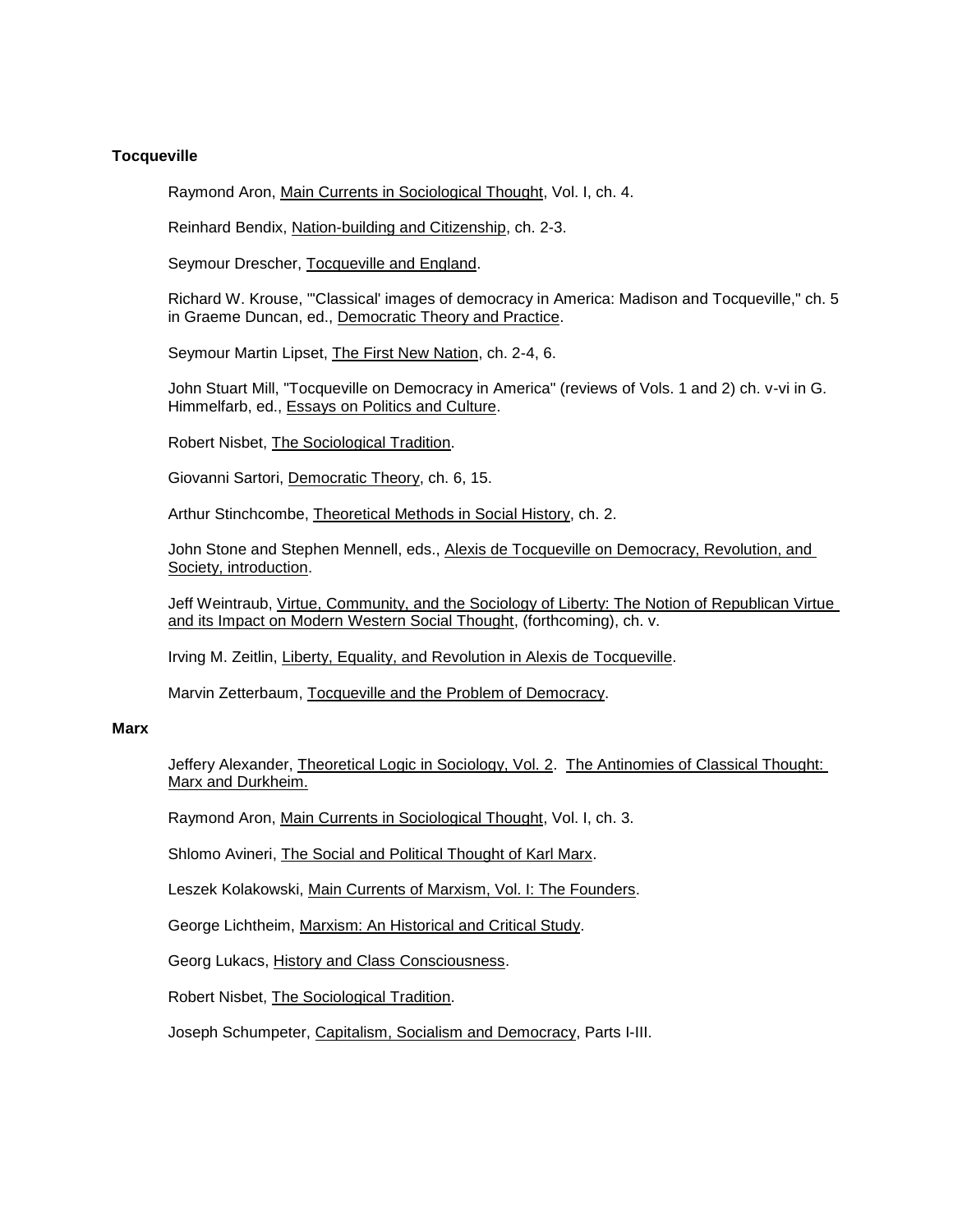## **Max Weber**

Reinhard Bendix, Max Weber: An Intellectual Portrait.

Thomas Burger, Max Weber's Theory of Concept Formation.

Randall Collins, Weberian Sociological Theory.

Susan Hekman, Weber, The Ideal Type, and Contemporary Social Theory.

Toby E. Huff, Max Weber and the Methodology of the Social Sciences.

Stephen Kalberg, "Max Weber's Types of Rationality: Cornerstones for the Analysis of Rationalization Processes in History," AJS 85, 5 (1980): 1145-1179.

Donald N. Levine, "Rationality and Freedom: Weber and Beyond," Sociological Inquiry 51, 1 (1981): 5-25.

Georg Lukacs, The Destruction of Reason.

Gordon Marshall, In Search of the Spirit of Capitalism.

Wolfgang Mommsen, Max Weber and German Politics, 1890-1920.

Wolfgang Mommsen, The Age of Bureaucracy: Perspectives on the Political Sociology of Max Weber.

Wolfgang Schluchter, The Rise of Western Rationalism: Max Weber's Developmental History.

Otto Stammer, ed., Max Weber and Sociology Today.

Johannes Winckelmann, ed., Max Weber: Kritiken und Antikritiken - Die protestantischen Ethik II.

#### **Durkheim**

Robert Bellah, Introduction to Emile Durkheim on Morality and Society.

Steve Fenton, Durkheim and Modern Sociology.

Anthony Giddens, Emile Durkheim.

Stephen Lukes, Emile Durkheim: His Life and Work.

Robert Nisbet, The Sociology of Emile Durkheim.

Social Forces, 59, 4 (June 1981): a special issue on Durkheim.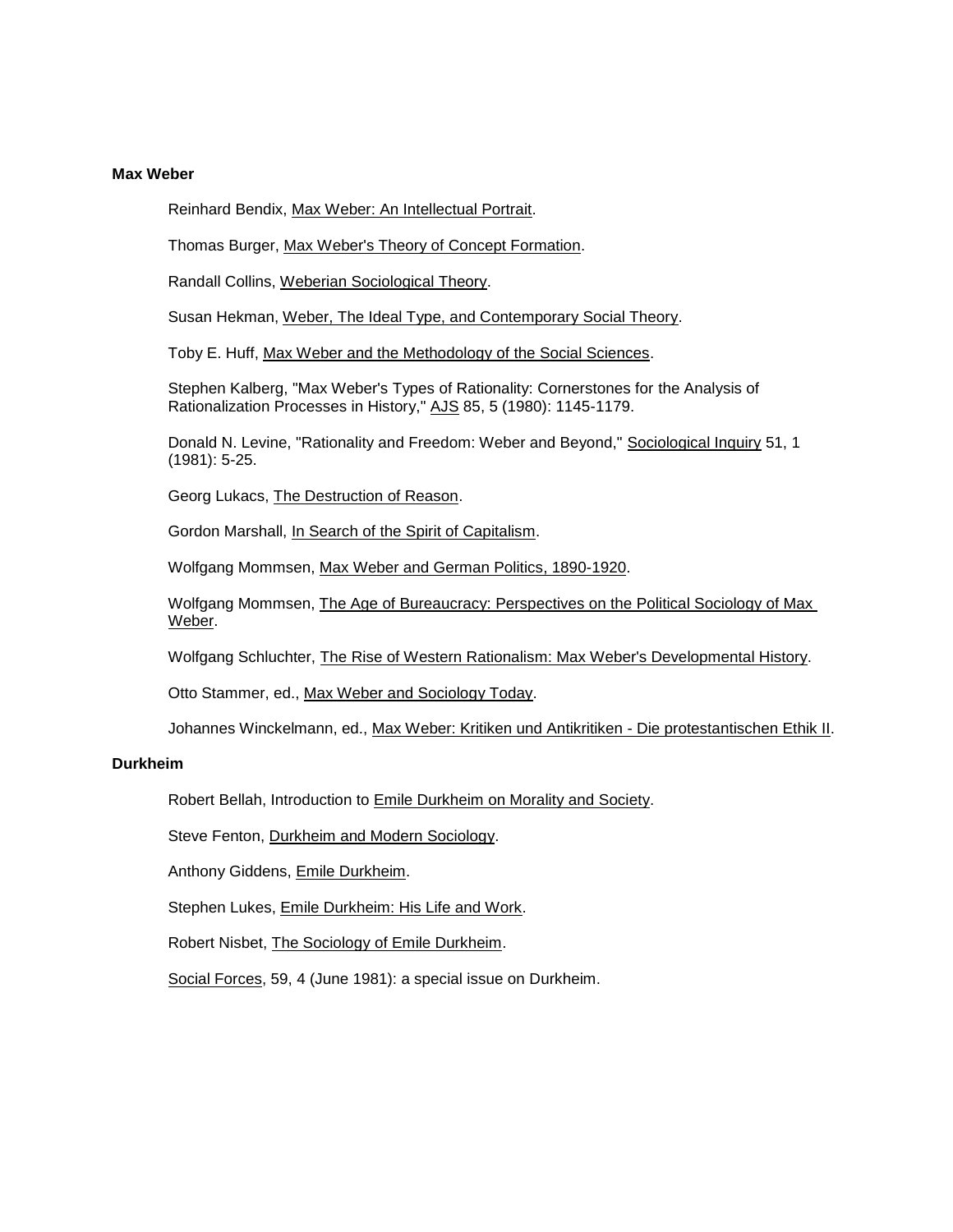**Du Bois** (preliminary)

Eric Williams, Capitalism and Slavery, 1944

José Itzigsohn and Karida L. Brown, The Sociology of W. E. B. Du Bois: Racialized Modernity and the Global Color Line. 2020

Aldon Morris, The Scholar Denied: W. E. B. Du Bois and the Birth of Modern Sociology, 2017

Howard W. French, Born in Blackness: Africa, Africans, and the Making of the Modern World, 1471 to the Second World War, 2021

Nikole Hannah-Jones, ed., The 1619 Project: A New Origin Story, 2021

*Also, recent literature on Race, Slavery, and the "New History of Capitalism"*

#### *Recent articles*

Alfred, Linz, Comparative Perspectives on Inequality and Democracy in the US, 2011

Blackburn, Why the Second Slavery, Slavery and Capitalism in the 19C, 2017

Brandon, Rethinking capitalism and slavery, New perspectives from American debates, 2015

Burnard, Riello, Slavery and the new history of capitalism, 2020

Carrington, Capitalism & Slavery and Caribbean historiography, an evaluation, 2003

Clegg, A Theory of Capitalist Slavery, 2020

Clegg, Capitalism and Slavery, 2015

Combrink, van Rossum, The impact of slavery on Europe, reopening a debate, 2021

Davis, Looking at Slavery from Broader Perspectives, 2000

Drescher, Capitalism and Slavery after Fifty Years, 1997

Eltis, Engerman, The Importance of Slavery to Industrializing Britain, 2000

Hair, Was Columbus' First Very Long Voyage a Voyage from Guinea, 1995

Magness, A Comment the 'New' History of American Capitalism, 2019

Mount, Capitalism and Slavery\_ Reflections on the Eric Williams Thesis, 2015

Nation, Eric Williams and the Tangled History of Capitalism and Slavery, 10/5/2021

Neptune, Throwin' Scholarly Shade, Williams Capitalism and Slavery, 2019

Olmstead, Rhode, Cotton, slavery, and the new history of capitalism, 2018

Sharma, Capitalism and its new historians, A review essay, 2020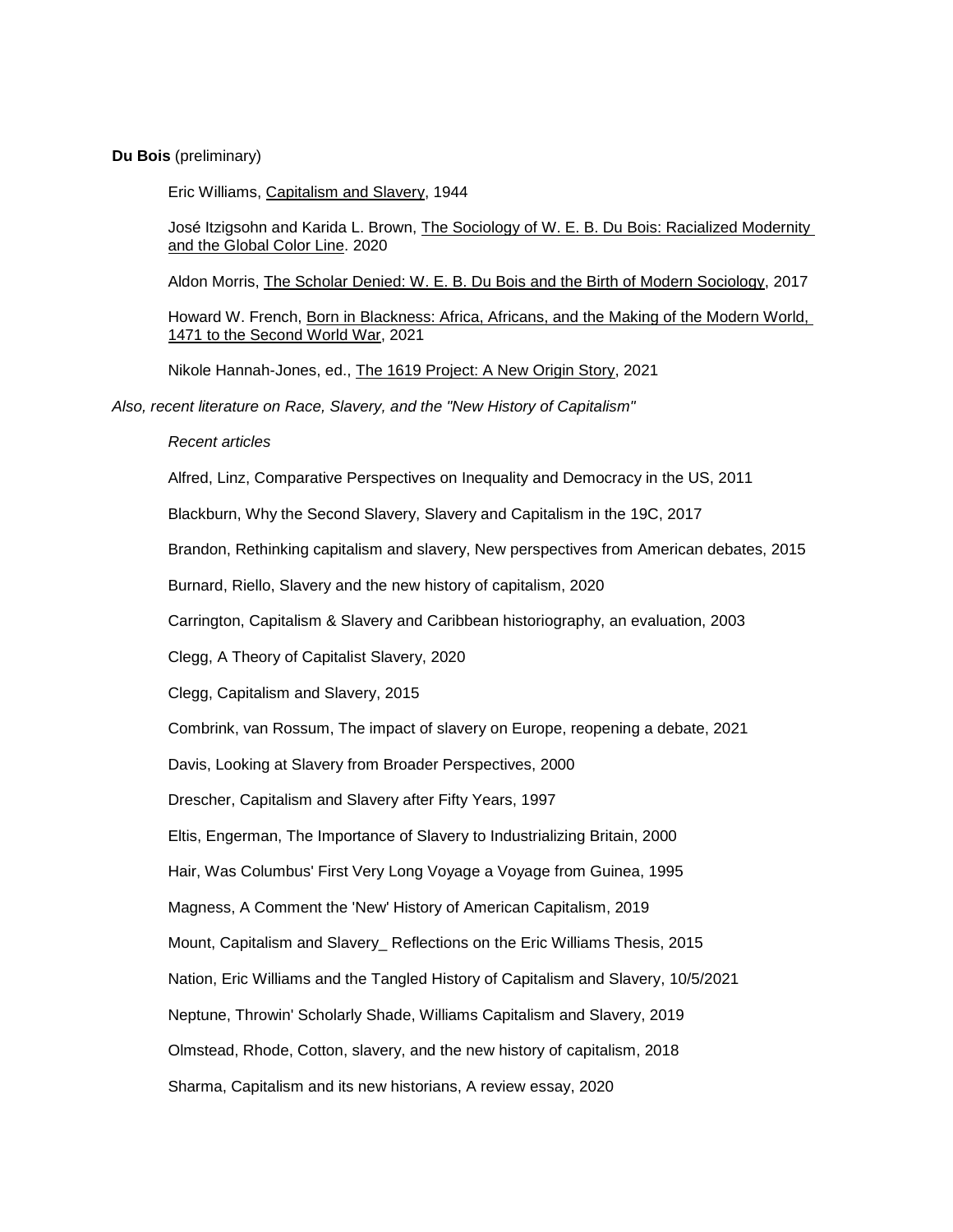Tomich, The Second Slavery and World Capitalism, 2018

Wright, Slavery and Anglo-American Capitalism Revisited, 2020

*Recent books*

Edward E. Baptist, The half has never been told. Slavery and the making of American capitalism, 2014

Sven Beckert, Empire of cotton. A global history, 2014

Greg Grandin, The Empire of necessity. Slavery, freedom, and deception in the new world, 2014

Walter Johnson, River of dark dreams. Slavery and Empire in the cotton kingdom, 2013

Calvin Schermerhorn, The business of slavery and the rise of American capitalism, 1815-1860, 2015

**Beauvoir** (preliminary)

Elizabeth V. Spelman, "Simone de Beauvoir and Women: Just Who Does She Think 'We' Is?" in Mary Lyndon Shanley and Carole Pateman, eds., Feminist Interpretations and Political Theory, 1991

Susan Stall and Randy Stoecker, "Community Organizing or Organizing Community? Gender and the Crafts of Empowerment," in James DeFilippis and Susan Saegert, eds., The Community Development Reader, 2012

Kyla Schuller, The Trouble with White Women: A Counterhistory of Feminism, 2021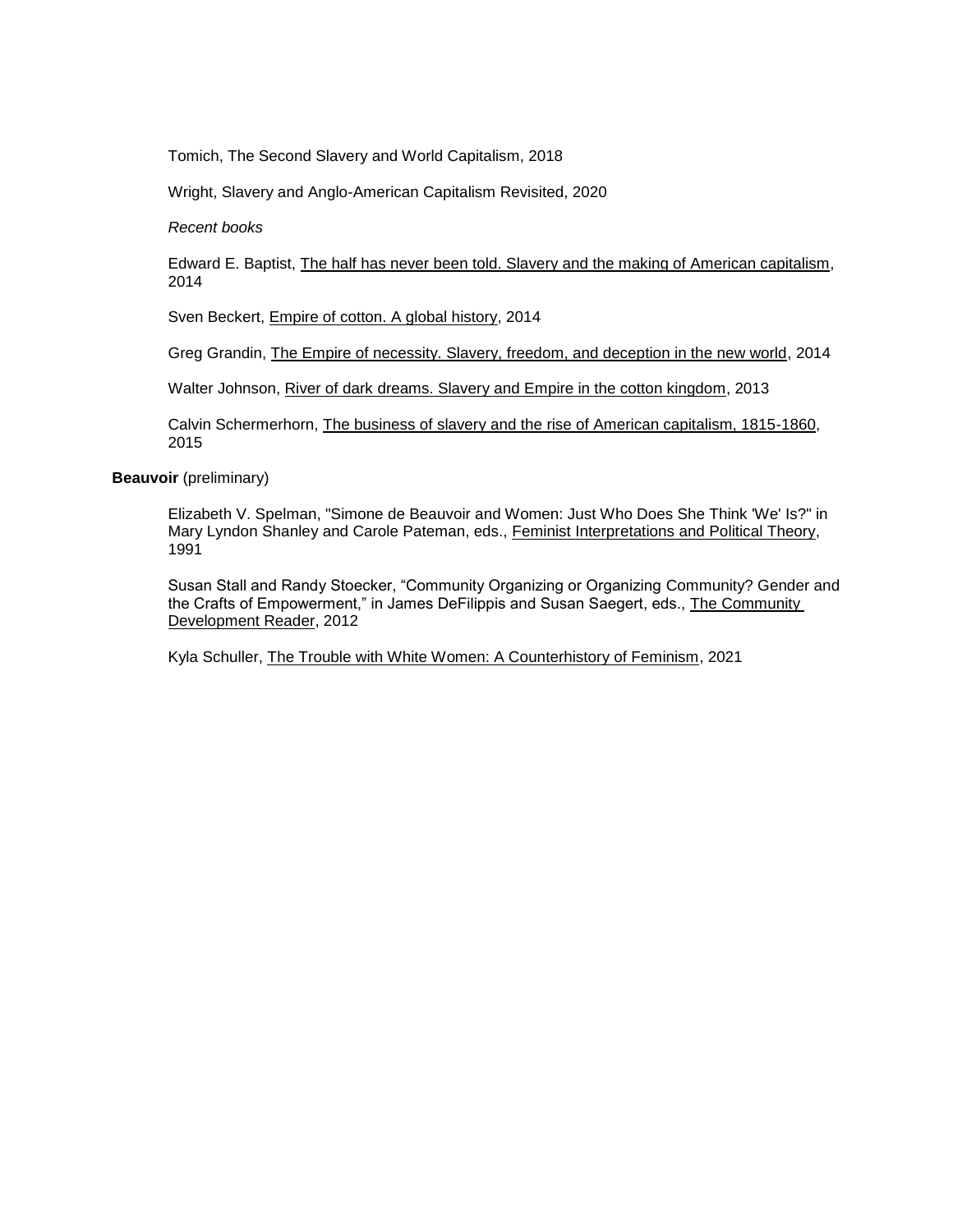# Themes for Week 1): Adam Smith

Be sure to understand his basic picture of free market operation in Book I.

- In what sense are the division of labor and the market "natural" phenomena, and to what extend products of intention, government policy, etc? What is the relationship between "natural" development or operation of the system and policy?
- How do economic dynamics differ in "that early and rude state of society" (or "that original state of things") from those in an "improved society," and what accounts for the differences? How do they differ in partly developed and fully developed societies? Note his theories of development in Book I.
- Is class inequality greater in a "rude" or an "improved" society?
- What are the component parts of price, and how do they correspond to the different social classes? What determines wages, and does the market guarantee a subsistence?
- Which class' interests most closely correspond with the "interests" of the whole society or with its increasing wealth? Is Smith an apologist for the capitalist class? for capitalism?

There seem to be two divergent views of the development of the market system in Books I and III - which is the "real" Smith, and why are there two accounts?

- What does he mean by the "natural course of things" and the "natural inclinations of man" and how does this differ from what happened? What is the ideological content of the term "natural?"
- What holds the system together; what are the motives of the actors?
- What is the nature of "liberty" for Smith and how does it arise?
- Be sure to trace out the interests, values, conflicts, and alliances of the various classes in Book III in sufficient detail that you can follow his account: it will be very important to compare this account to those of Tocqueville, Marx, and Weber.

Look for hints of his impressions of what the common people experience in the new market order and under the division of labor; compare it to his picture of the old order.

Note the recurrent use of unintended consequences in Smith's accounts of social structure and historical development: how does this contrast to other possible theoretical strategies?

- How does social harmony emerge from the pursuit of self-interest?
- How does a market economy and civil peace result from struggles between social classes, each with different and conflicting goals and outlooks?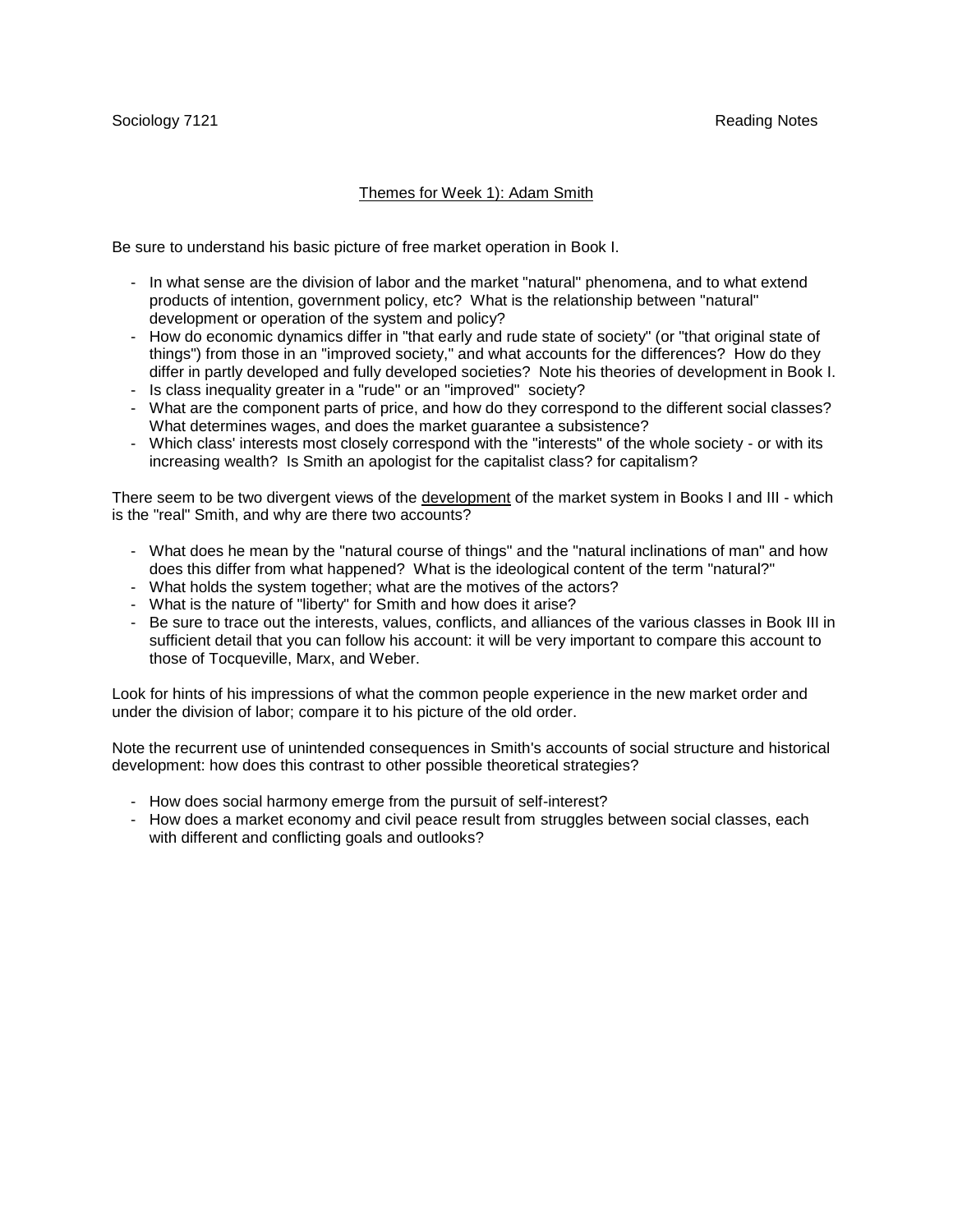# Themes for Week 2): Adam Smith

Note his characterization of the values (or "virtues," as he calls them) of the various classes - esp. the nobility, the bourgeoisie, the common people.

- How do these virtues propel socioeconomic development? Compare private virtues with the behavior of government and princes.
- How are accumulation or productivity related to the different types of virtue and motivation? What is productive labor as against unproductive labor? How does Smith characterize the latter?
- Are there limits to societal "reason," to planning?

What is the nature of the social bond: what are the interpersonal ties which hold society together?

- Are there different accounts in different books? (Cf. esp. Books I and III, WN; TMS)
- Are there different ties in different societies?
- What are the Invisible Hand, the Impartial Spectator, the Man within the Breast and how do they function in Smith's theory?

What are the effects of the division of labor on the laborer? What remedies exist, and how sufficient are they?

- How does the education of youth affect this problem? What effect does such education have on the worker? What effect does an educated worker have on the state and capitalist society? Can you detect roles for nationalism, patriotism, or public spirit here?
- In the section of WN on the instruction of people of all ages, Smith discusses primarily religion. What role does religion play, compared to the education of youth?

What is the role of the following in Smith's theory?

- The Church. Compare its history with the history of feudalism with respect to socioeconomic development and liberty.
- The nation-state. What is its relationship to socioeconomic development? Compare it to feudalism and the Church.
- Justice. What is its relationship to property? Note the class interests of justice; the role of justice in socioeconomic development.
- The philosopher or social analyst. Compare his role to the role of the government.

What are the reasons or ends of society? Note the answers of classical liberalism (peace and prosperity): the higher goals are deflected to the private sphere (e.g., religion), partly for the sake of civil peace. Is the only reason for this economic?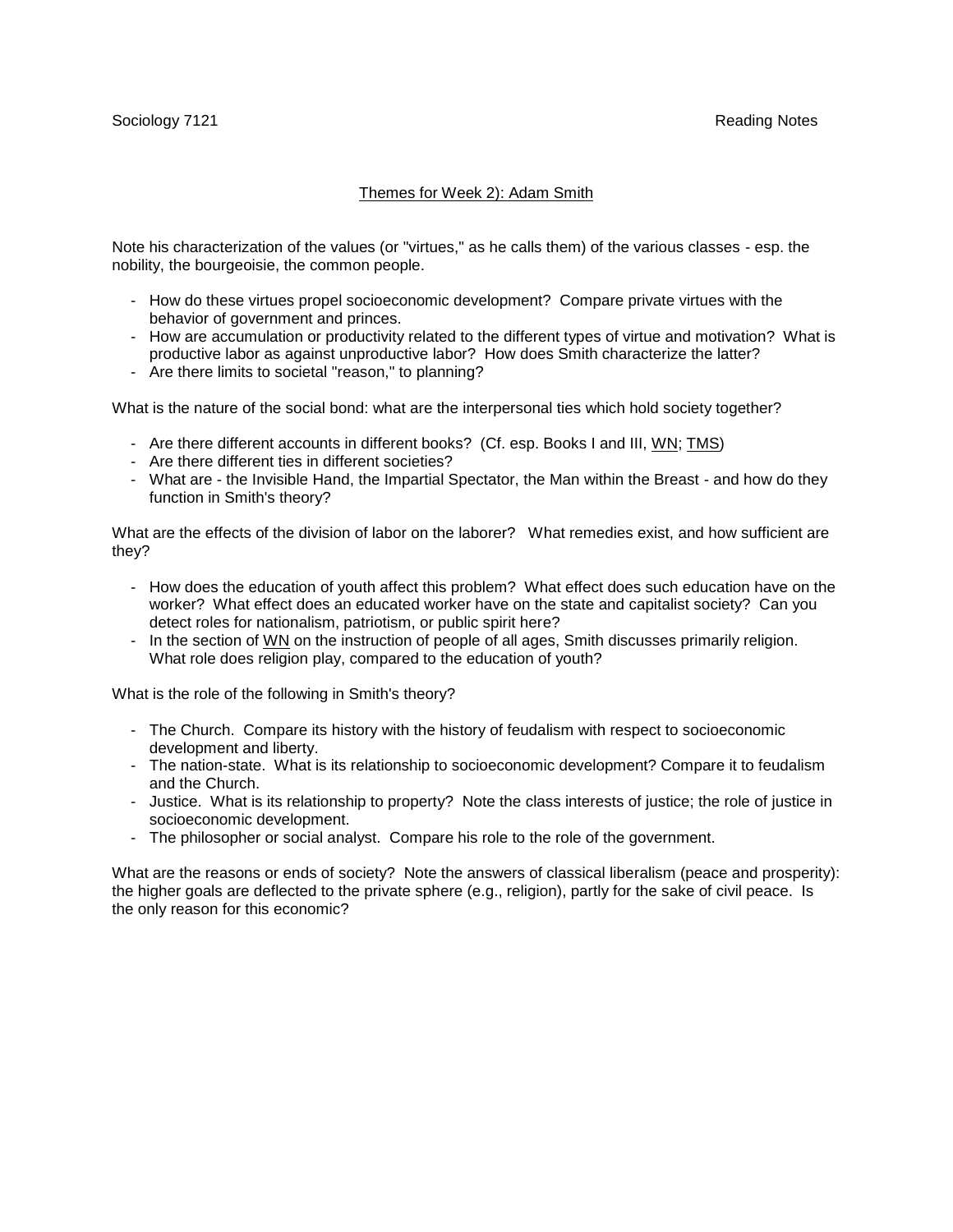# Themes for Week 3): Tocqueville

Be sure to understand the following key concepts. What are his views of them?

- Democracy, equality; aristocracy.
- Liberty or freedom; despotism or tyranny.
- Is he justified in making an analytical distinction between democracy and liberty? In these and later readings, note what theoretical use he makes of the distinction.
- Politics or the political; the social. Does he make a distinction between these two ideas?

What is Tocqueville's causal model for the development and maintenance of a particular regime form or political culture?

- Work carefully through his historical accounts of France and the United States, pp. 9-49, and his account of the maintenance of democracy in America, pp. 277-315. Are his accounts of historical transition and of dynamic equilibrium equally convincing?
- Be sure to understand his discussion of local government thoroughly, esp. the township (concentrate on the principles, not the empirical detail). Why does he make a distinction between government and administration, and how does this fit into his theory of liberty?
- Weigh the importance of the following in Tocqueville's account: mores, institutions and associations, laws, participation, class (or estate) structure, religion. Can one say that he assigns greater importance to material or cultural causes, or can one not make this distinction in his theory?
- He has ambivalent views about parties, the press, and political associations. What are they? Compare his theories to Madison's Federalist 10 and to Durkheim on secondary associations, if you can.
- As Tocqueville's work matured, he developed his comparative-historical method of analysis further. Look for the beginnings of it in the readings for this week. Pay particular attention to the way he uses different cases (nations, regions, cultures, etc.).

What are the dangers to freedom and democracy, and what are the disadvantages of them?

- Tocqueville makes a distinction between liberty and democracy; does he posit a contradiction between them?
- Be sure to understand why centralization poses a danger to liberty and democracy.
- What is tyranny of the majority, and how is it possible? What can prevent it?
- Do aspects of economic growth or social class present problems? What prevents the formation of social class in America? Is there a danger of a rise of an aristocracy?
- What is the fate of cultural and social independence in a democracy?

(continued, next page)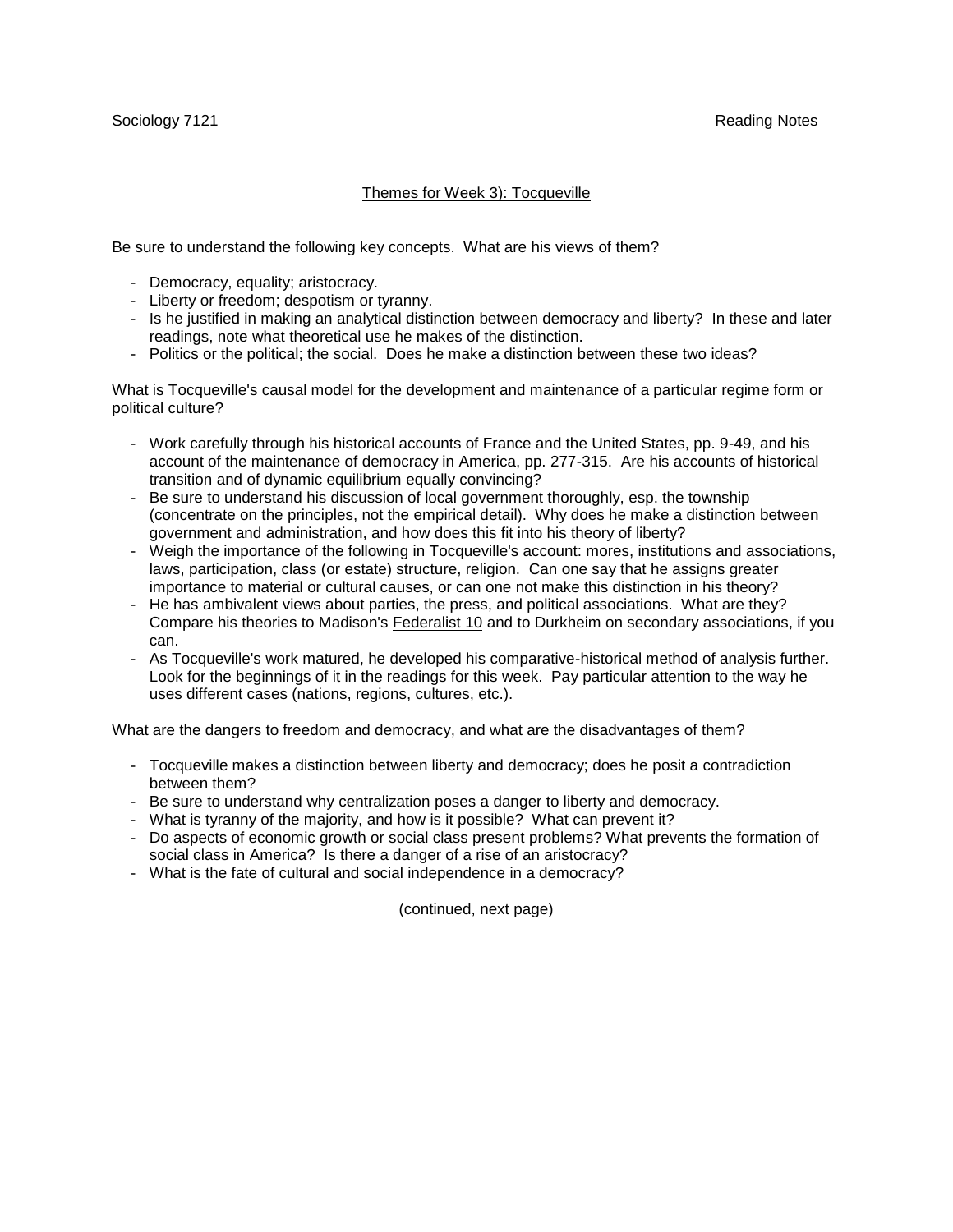# (Tocqueville Themes, cont.)

Tocqueville draws a graphic picture of mores and social relations in democratic America, and always contrasts them implicitly or explicitly with France. Be sure to follow his characterizations and causal analyses.

- What is "self-interest properly understood" and its relation to egoism, to individualism? Note his comments on altruism and traditional morality. How is social isolation related to democracy, to centralization, to despotism? Note how associations function to reduce isolation in a democracy.
- How do social ties differ in different regime forms? What are the differences in interpersonal relations in an aristocracy, in a democracy? What are the influences on mores; the relations between status levels, between family members, between sexes?

What is Tocqueville's attitude toward Adam Smith?

- What are the effects of capitalism, commercial society, industry; of corporations, free associations?
- Compare their concepts of freedom, of individualism, of the moral effects of egoistic pursuit of self-interest, of the common good.
- Compare their attitudes on centralization of administration vs. national policy for encouraging industry (e.g., by providing infrastructure).

Part IV of Volume II of DIA is a sustained analysis of the disintegration of liberal democracy into democratic despotism. Be sure to understand the elements of Tocqueville's analysis.

- How does his analysis of egoism fit into his theory of breakdown? His distinction between liberty and equality?
- What is the future of revolutions and of reform in a democracy? Why is there such a great desire for public tranquility? Why does he say indifference is a greater danger to democracy than anarchy?
- Is he clear about how centralization comes about historically or developmentally?
- Note the relationship between centralization and the stability of a regime form. He seems to enjoy the paradox that although centralized regimes are more powerful, they are more brittle, less resilient.
- He discusses the relative chances of various countries for success in maintaining liberal democracy. Note his theory in ch. 4 of the significance of historical sequence in development, whether freedom or equality comes first.
- What is the character of democratic despotism (see esp. ch. 6)? Do you see any resemblance to descriptions of life under fascism? Can you see why theorists of totalitarianism (and mass society) were so eager to claim Tocqueville as an antecedent?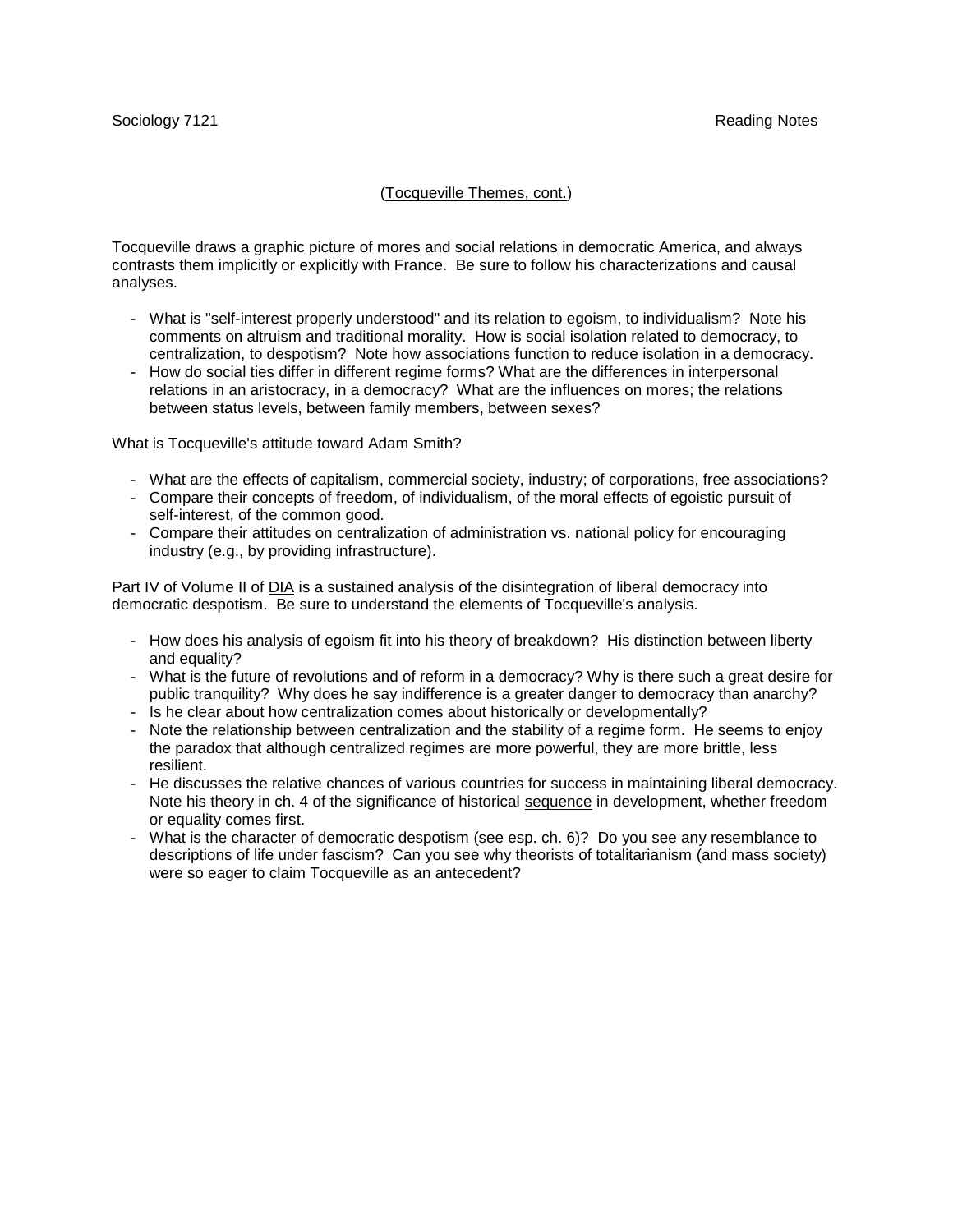# Themes for Week 4): Tocqueville

In Democracy in America, Tocqueville calls for a "new political science" which will educate democracy in political liberty. The democracy he wants to educate is, of course, his own France; but he did not investigate America as a model for France, but rather as a source for general principles. We might consider The Old Regime and the French Revolution (and its planned sequel) as Tocqueville's application of his new political science. In contemporary language, we might also call it one of the earliest examples of a thorough comparative-historical account of the causes of a major sociopolitical transformation.

Tocqueville writes in the Forward of the Old Regime that he still adheres to everything he wrote in Democracy in America. Make sure you understand the major "variables" he uses in his analyses.

- Liberty, despotism, democracy, aristocracy.
- Centralization of government and administration, local self-rule, the institutional framework for free political participation.
- Individualism, egoism, social isolation.

In developing his causal analysis of the downfall of the Old Regime, Tocqueville always uses a comparative method; and he considers comparisons across time in one nation as valid as those between nations. He always says that superficial conditions were the same in France as in other European nations, but that some crucial factor(s) differed - usually one or more of the variables listed above.

- As you read, try to accumulate an overall impression of the cases Tocqueville uses in his comparative account: medieval France, absolutist France, Revolutionary and post-Revolutionary France; England, Germany, America (he also mentions China briefly).
- Part Two is an examination of the remote causes of the Revolution. Be sure to understand how the following factors differed in pre-Revolutionary France from other cases: the condition of feudalism and the peasantry, administrative centralization, social stratification and fragmentation, the relation of equality to freedom.
- Part Three is an examination of the immediate causes of the Revolution. Be sure to understand how the following factors differed in pre-Revolutionary France from other cases: the role of intellectuals, the position of the Church, the question of reform and of rising expectations - and of the rate of change.

One of the pleasures of Tocqueville's Old Regime is his delight in paradox and irony. Don't neglect this in attempting to understand the systematic aspects.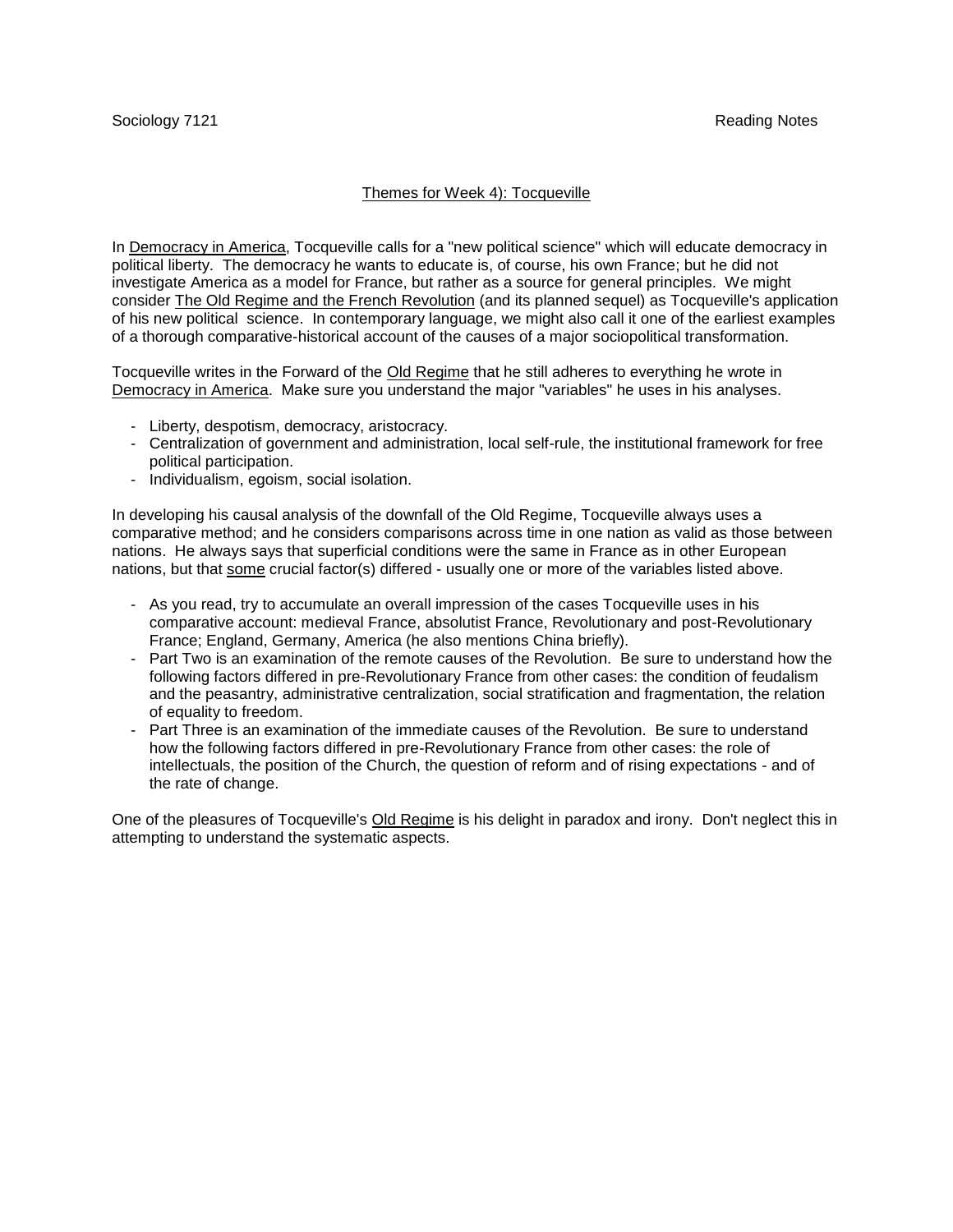# Themes for Week 5): Marx

Interpretations of Marx sometimes differ over the question whether Marx decisively broke with his early formulations around the time of the German Ideology or immediately thereafter. Those who argue that there is no break in Marx's development claim that much of his later theory is inherent in his earlier formulations; and those who argue that there was a break infer that Marx saw such problems in his early formulations that he gave them up as unworkable. Since I think the second interpretation is closer to the truth (although Marx seems largely to have adhered to the research program he set for himself early on) one may ask why we read arguments which Marx himself later rejected. The reason is that, by their later absence, they highlight the nature of Marx's mature arguments; and this incompatibility in turn helps us see why certain neo-Marxist accounts have not held up well.

- The main arguments which Marx excludes from his later formulations center around the concepts of estrangement (Entfremdung), alienation (Entäusserung), alienation/state of being sold (Veräusserung), and objectification (Vergegenständlichung). Be sure to work carefully through the steps of his account.
- Is estranged labor unique to capitalism? Is objectification? What would non-estranged labor be?
- What is man's nature, his "species being?" (Don't get too stuck on this term.) What are real human needs? What is Marx's objection to money? What are the true relations of men to each other?

There are a large number of arguments in Marx's early writings which he most definitely did not give up, and some which we may infer he did not give up, although he did not return to them in his later writings. It is interesting to read some of these theories in their original, rough cut.

- Note his critique of all aspects of liberalism in "On the Jewish Question." How does it compare to Tocqueville's critique of egoism? What does "emancipation" mean? Note also his use of crude anti-Semitic expressions (e.g., his linking of Judentum, through "commerce" to huckstering [Schacher], a standard pejorative phrase for Jewish trade). Is he anti-Semitic? What is Marx's general attitude toward religion?
- Note that the proletariat and the proletarian revolution first appear in Marx's theory as the historical means by which society overcomes liberalism's dualism (or reconciles estrangement). Try to follow his various treatments of the problem of estrangement and reconciliation with respect to religion, philosophy, civil and political society, the economy, property, history and social classes. Why is it necessary for him to postulate a new, social human nature as requisite for these reconciliations? a reunification of man with his essence in labor (species being)? the construction of a revolutionary class with more than partial emancipatory power? What is communism?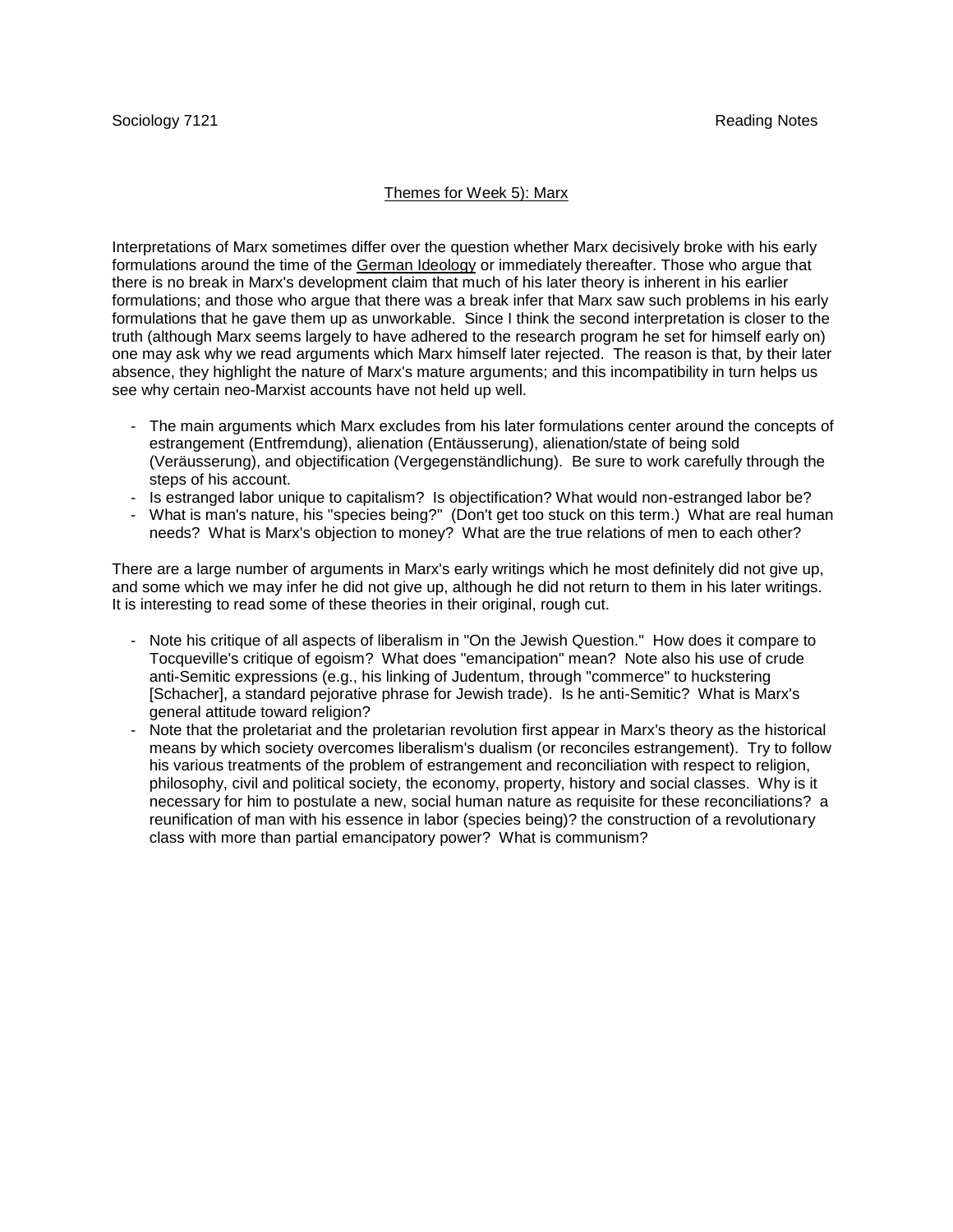# Themes for Week 6): Marx

The "Theses on Feuerbach," The German Ideology, and the "Preface" to A Contribution to the Critique of Political Economy contain Marx's theory of history and historical change, and also some elements of a theory of the concrete, empirical course of history (the Communist Manifesto and Capital contain more material on the latter). Be sure to understand both aspects.

- On his theory of history, note especially these features: the basis of human activity in labor; the relationship of the forces of production to the relations of production and how their interaction drives history forward (Marx's terminological consistencies may cause some confusion here, but see pp. 4-5, 180, 192-6); the sources of consciousness in this dynamic; and the progressive cycle of revolutions which results from this process - and Marx's teleological predictions of the ends of history.
- His empirical history may be found mainly on pp. 151-4 and 176-86. How do changes in property relations and class relations fit into his general theory referred to above? Follow the stages of development closely.
- What are the precise reasons Marx gives for predicting a proletarian revolution? (See pp. 161f, 172f, 192f, 197f, and the
- Communist Manifesto. Note his sketch of communist society (p. 160), which is unique in his writings. Why is the State an illusory community?

"Wage Labor and Capital" contains Marx's first formulation of his microeconomic theory, which would be much elaborated on in Capital I.

- Note Marx's theories of value (in use and in exchange) and of commodities, although they are not well developed here: they will reappear in Capital.
- What is the nature of wages and capital, and what is their relation to each other? In what sense is labor power a commodity, and why is the worker forced to sell it if the market is nominally free - and what is the difference between a wage-worker and a slave? How does competition drive wages and prices down?
- If productivity is constantly rising, then why is the worker driven to the point of subsistence faster than his share of the product falls? Part of the answer to this was unfortunately cut out of the Tucker text (see the ellipsis on p. 210: you can find the missing text in
- Marx-Engels Selected Works, 1970, pp. 84-5), but we will also find an answer in Capital.

The Communist Manifesto contains only a few additional features not previously noted, but it is especially graphic since it was written for general readership.

- What is Marx's theory of the State, and what is the importance of politics? What is his attitude toward capitalism?
- Note again his reasons for predicting a proletarian revolution. Why does he also predict class polarization, and what are his characterizations of other classes?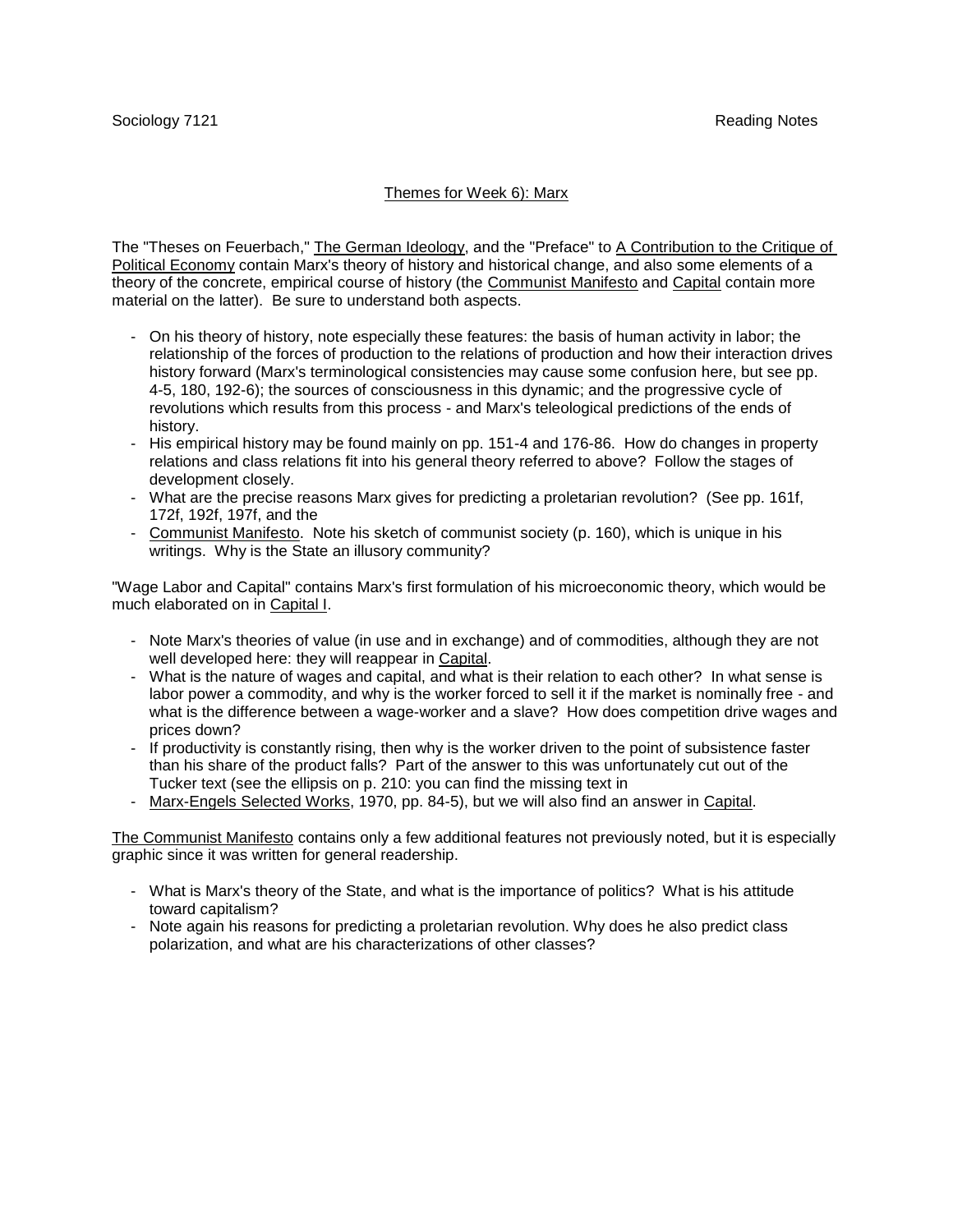## Themes for Week 7): Marx

We will be trying to understand three things, primarily, in Volume 1 of Capital: (1) Marx's "microeconomic" theory of the origin of value in a market- or capitalist society; (2) certain immediate consequences of the microeconomics for wage and employment rates, population dynamics, capital accumulation, and class relations; and (3) Marx's account of the empirical historical development of capitalism. We will examine the first two features this week, and the third in week 9. (We will not read such "macroeconomic" predictions as the theory of cyclical crises and falling profit rates, which appear in other volumes of Capital and elsewhere.)

Marx was extremely proud of his "microeconomics," for he felt that he had used classical political economics - without violating its laws in any way and satisfying all its conditions (see p. 301) - to derive his own highly unorthodox results. Perhaps there is something in this claim, inasmuch as neoclassical economics seems to have abandoned the classical foundations.

- The selections we are reading in ch. 1-7 contain Marx's account of the origins of value, or more particularly "exchange-value." Be sure to understand how he uses the distinction between use-value and exchange-value, together with the characterization of labor-power as a commodity, to explain the creation of surplus-value (this comes to a head in the second part of ch. 7).
- Note further his arguments about the origins of surplus-value, from its "micro" origins in the production process itself (ch. 7), to his analyses of the length of the working day, to his discussions of the sources of higher worker productivity (use of more capital, different work organization, and in general more advanced "modes of production"). What is the relationship between labor-power, capital, and productivity?

How does Marx use the results of his theories of the production of value and surplus-value to explain: the creation and re-creation of social classes and class relations, the rate of wages, the extent of unemployment and the relationship of wages to unemployment?

What has become of the themes of Marx's early writings in this, his most finished mature work?

- How is commodity fetishism a re-expression of his early quest for human relations unmediated by abstract economic categories?
- Note the variety of ways his concepts of estrangement and alienation have survived, but in more precise or formal form. Note how the concepts of use-value and exchange-value are used here. How is labor itself described? What happens when labor-power is controlled by a capitalist, by a feudal lord? In what sense is capital itself estranged labor which attains power over the worker? How is the worker and the working class fragmented?

If production rises nationally and the worker still gets the same share, why in Marx's theory is he still emiserated?

(continued, next page)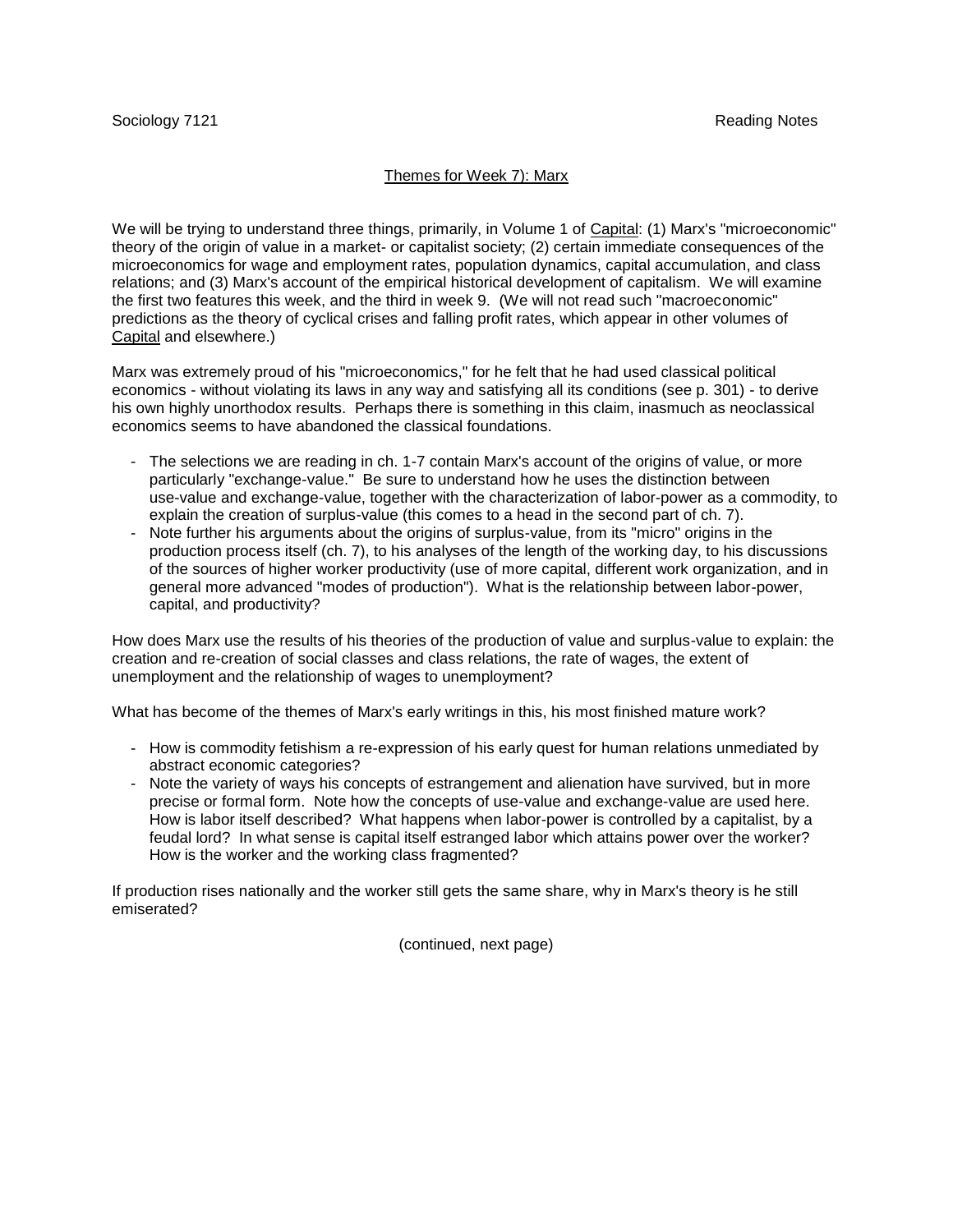# (Marx Themes, cont.)

It is interesting to compare Marx's historical account of original [ursprüngliche, translated as "primitive"] accumulation of capital to his earlier accounts of socioeconomic development in the Communist Manifesto and the German Ideology, to his theories of history in those works and in the "Preface," to his account of the 1848 Revolution in France in the Eighteenth Brumaire, which we will read next week, and finally, to Adam Smith's history in Book III of The Wealth of Nations.

Pay very close attention to agency and causation: which historical actors (generally, but not always, classes) were doing what to whom and with what effect.

- Exactly what role did the newly emerging industrial capitalist mode of production play in making the landed masses available as industrial workers?
- Compare Marx's account of the forcible expropriation of the peasantry (the "clearing of the estates") to Smith's account of the end of "rustic hospitality" with the dismissal of retainers. Were the intentions of the landowners the same in both accounts? were the results?
- Marx says in the Communist Manifesto that the state is controlled by the ruling class. In whose interests was legislation enacted against vagabondage? In whose interests were colonial, debt, tax, and protection policies (p. 915ff) carried out? Where was the capitalist class at this time? What is the role of force?
- What is the relationship of agricultural growth to industrial growth? Where do domestic markets come from? Where do consumers come from? How does Marx's account compare to Smith's account of the development of domestic markets and commercial agriculture from foreign trade?

Contrast his theory of colonization with Smith's. Note in both cases how the laws of market- or capitalist society do not come into play as long as there is an open frontier. Recall that Tocqueville also remarked on this.

Contrast Marx's paeans to the bourgeois mode of production in The Communist Manifesto with his characterizations of industrial production in ch. 15 of Capital I.

Note how Marx's predicted role for the proletariat in ch. 32 of Capital I developed from his "Contribution to the Critique of Hegel," through the Communist Manifesto and the German Ideology. What is the importance of the concentration of workers in one place, of the development of a world market, of the constant reduction in the number of capitalists? And what is the expropriation of the expropriators, the negation of the negation? Is this scientific description or a program for political action - or both?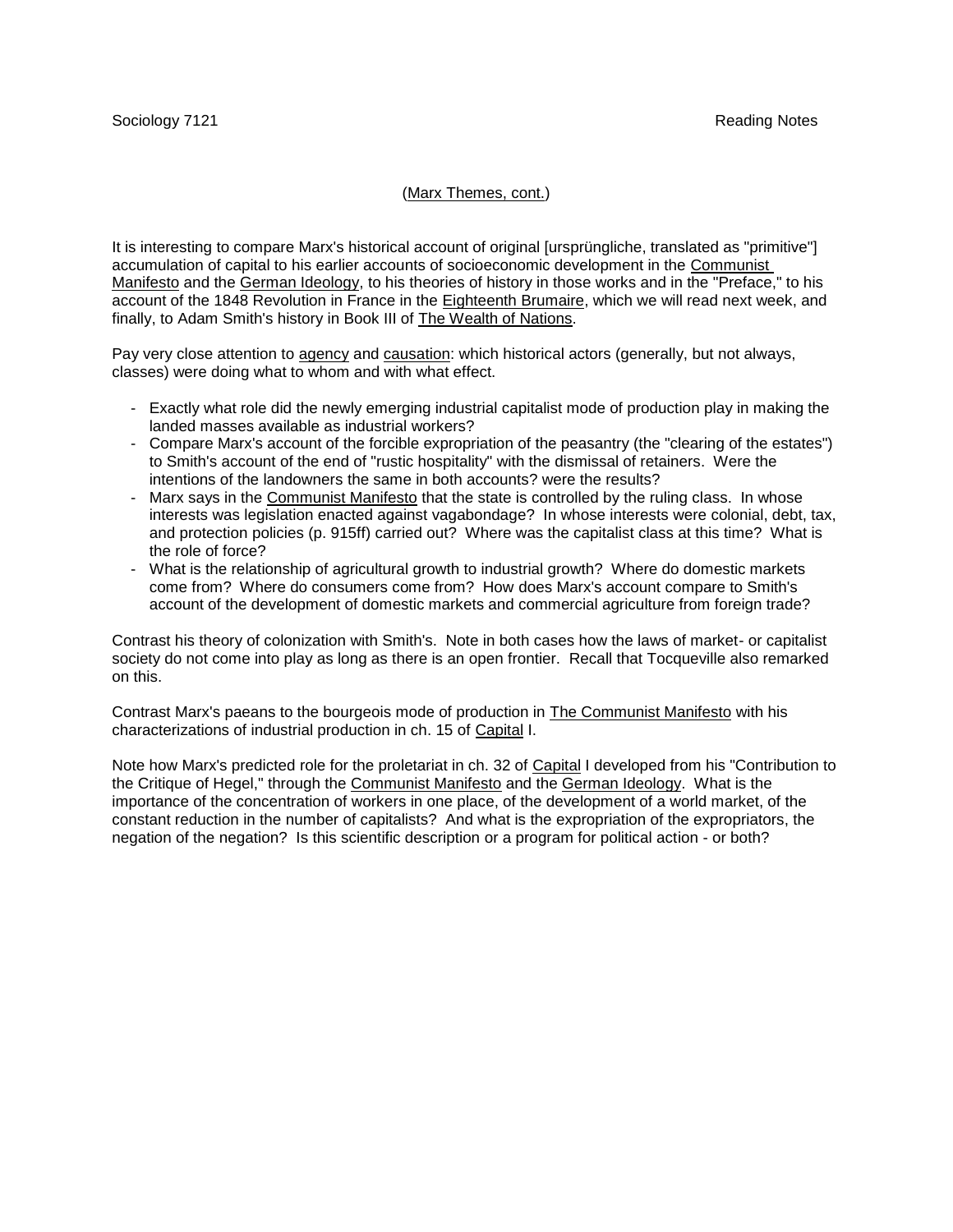# Themes for Week 8): Marx

Does Marx's concrete history contradict his theory?

What are classes and how are they defined? What is their historical role?

- What about the polarization of society into two classes?
- What does Marx mean by comparing the peasantry to a sack of potatoes?
- What is the role of politics and antagonism in class formation?

What is the state? Does it have its own interests separate from those of the "ruling" class?

- What is the role of bureaucrats, of the army, of the executive, of the legislature, etc.?
- What is the relation of class to party?
- How does the bourgeoisie rule without ruling?

Note the political positions of the following historical actors.

- What is the historical role of the proletariat, of the lumpenproletariat?
- What are the dilemmas of the republican bourgeoisie? How are the questions of the franchise and of civil rights problems for them?
- Note how Bonaparte grants or withholds order and disorder.
- What is the place of the peasants?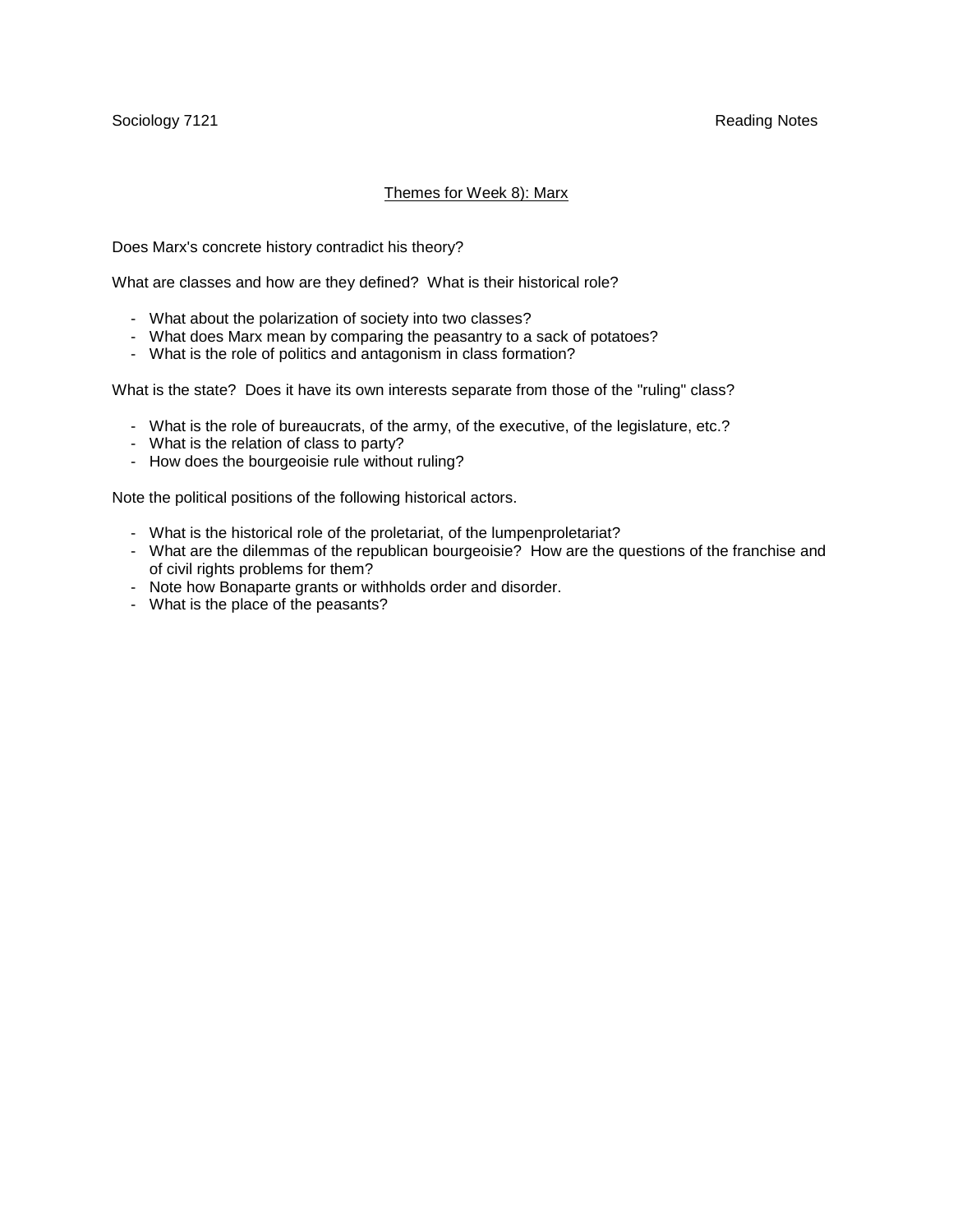# Themes for Week 9): Max Weber

- What is the nature of the form of capitalism Weber is trying to characterize in The Protestant Ethic? Consider the following concepts.
	- \* Acquisitiveness.
	- \* Rationality: formally free labor, separation of business and household, book-keeping, organization of labor, continuous calculation. Compare these to other forms of rationalism.
	- \* Modern vs. traditional capitalism: note that the former had to fight its way in the world.
	- What is the "spirit of capitalism" in this sense? Does it persist today?
- What are the importance of religious denomination and social stratification to his central argument? What is the importance of the Calling (Beruf)?
- What is worldly asceticism? Note that Weber specifies two routes to it, Calvinism and Baptism. What are their doctrines, practices, and psychological effects?
	- \* For Calvinism, note these factors: predestination, inner loneliness, no confession, disenchantment of the world, signs of election, works and systematic organization of life-activity. Compare these to the emotionalism of Pietism and Methodism.
	- \* For Baptism, note these: no predestination but rebirth, systematic organization of life to be ready to receive grace.
	- \* Compare the Protestant organization of the world to other-worldly asceticism monastic rationalism and retreat from the world.
	- Note the paradox of worldly asceticism and the Protestant ethic: they are in favor of acquisition (accumulation), but against wealth which weakened religiosity.
- Note Weber's image of the Iron Cage in the creation of capitalism through systematic work and accumulation, together with the corruption of religion.
	- \* What are the alternatives to continued life under capitalism? Note bureaucracy, tradition, charisma and routinization of charisma.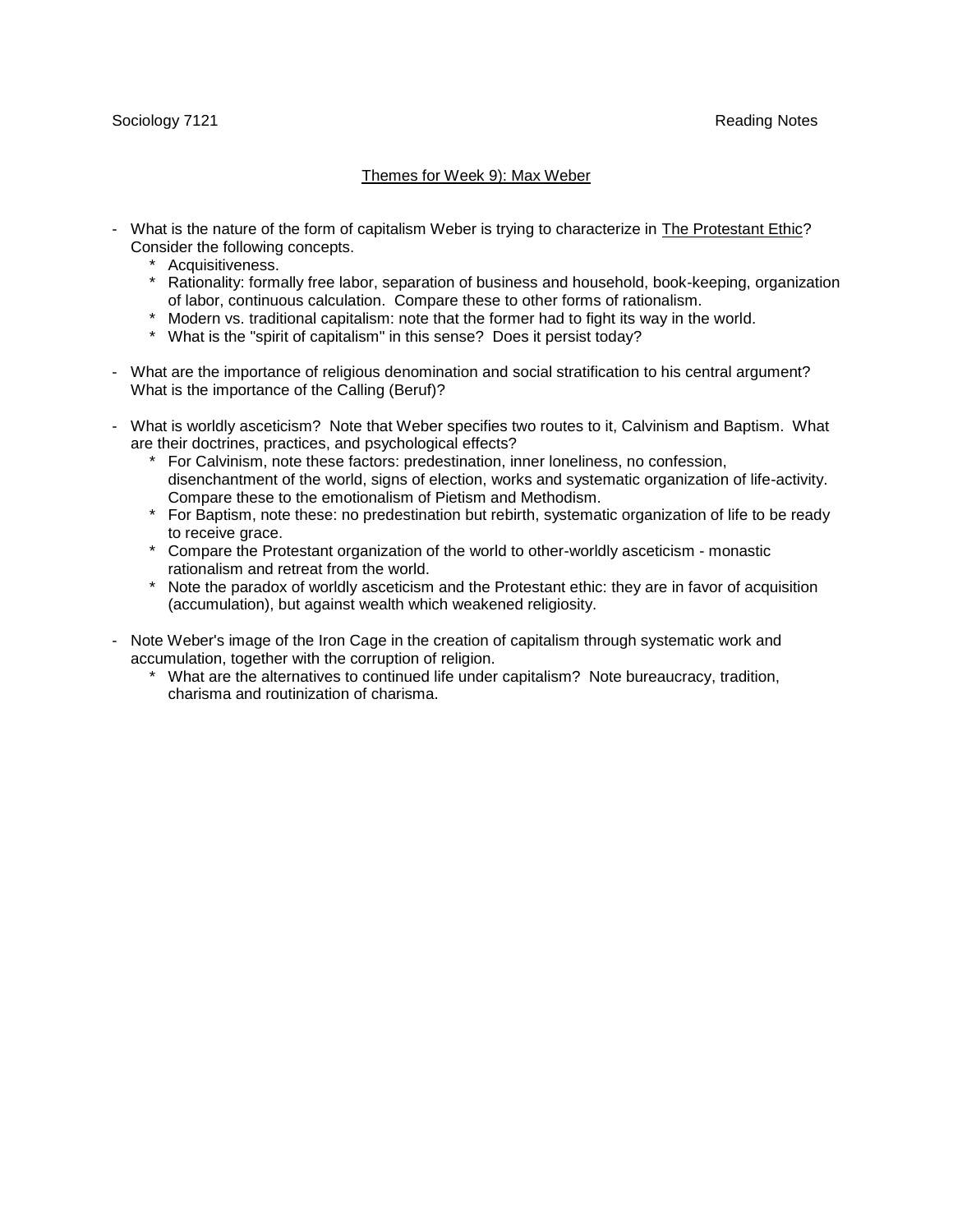# Themes for Week 10): Max Weber

(still need to do…)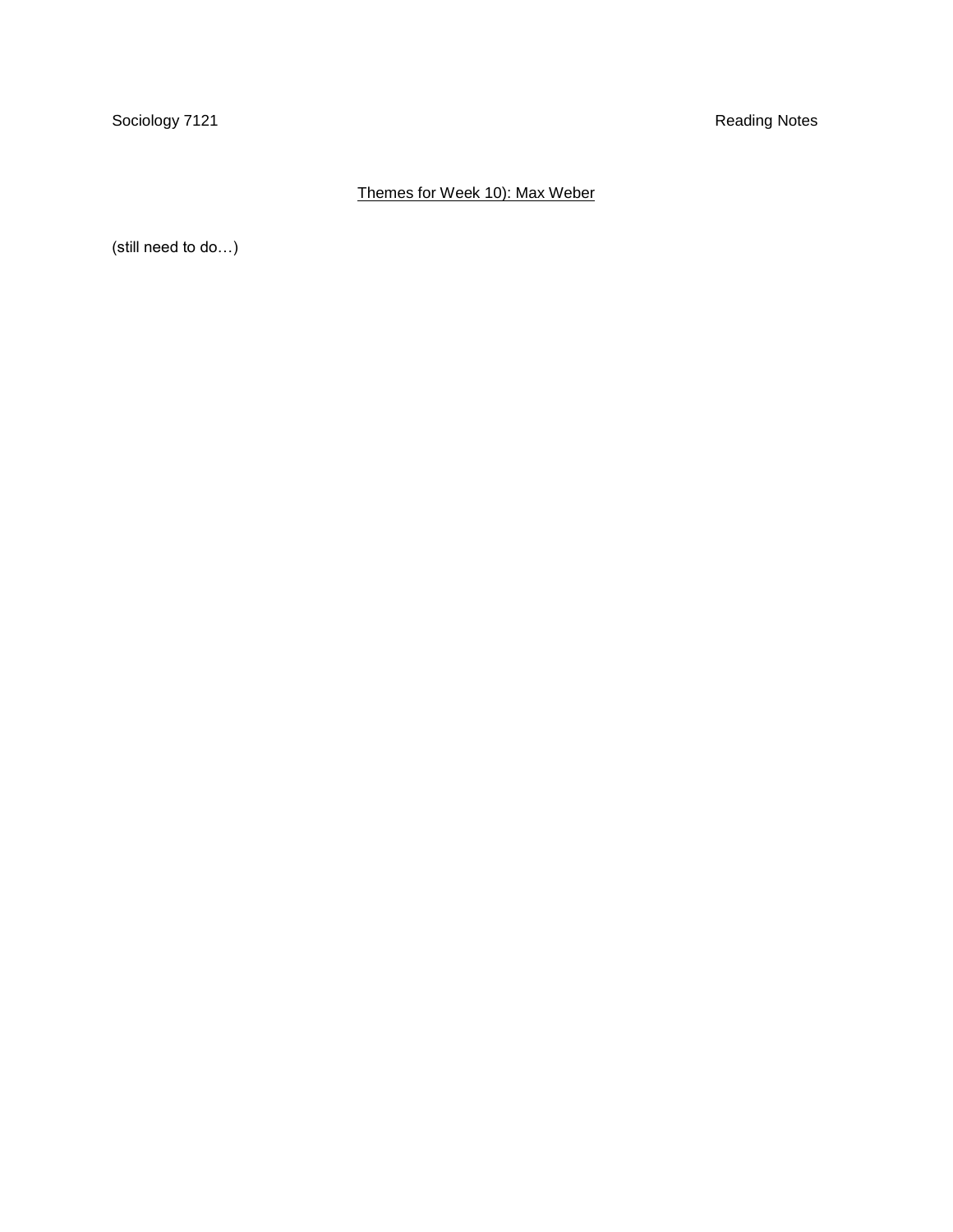# Themes for Week 11): Max Weber

- In reading Weber's General Economic History, it is helpful to keep two contrasts in mind, that with his own Protestant Ethic, and that with the writings of Marx. In relation to the former, he generalizes his account based exclusively on religion, and in relation to the latter, he continues his argument against a strictly economically-based interpretation of the development of capitalism: in both cases political causes play a primary role.
- Be sure to follow closely his ideal typical accounts of land-based and urban economies, and the principles of production, power relations, and value orientations on which they are based. There is no need for present purposes to follow every detail of the variety of agricultural production.
- The second and third parts of the book concern the development of industrial production and forms of trade, respectively.
	- \* Weber's account of industrial production constitutes his description of urban feudalism. Note the role of the guilds and of traditionalism in relation to the modern capitalist mode of production, and the factors involved in the rise of the factory system.
	- \* On trade, note especially the in-group/out-group double standards in trading ethics, especially between different ethnic groups. Compare this account to the descriptions of the pariah peoples (Indians and Jews) from his Sociology of Religion and the parallel account in part IV of the present work.
- Part IV is the most important part of the book. In his definition of capitalism, note especially the distinction he makes at the outset between wants and needs, and the six defining characteristics of the capitalist mode of production: how does this definition differ from Marx's? How does the distinction between wants and needs differ from ancient and medieval social thought? What is his causal argument about the development of capitalism?
	- How important is the development of industrial technique, of colonial policy?
	- What is the exact importance of political factors? Why are citizenship and urbanism so important politically, and how does his description of forms of warfare fit in here? In general, how important were war and conquest in spurring capitalistic development? What is the role of the state, of rational law, of mercantilist economic policy? How do these relate to a free market economy? What role did the production of luxury goods for the court and aristocracy play?
	- Review his coda on ethical factors and the capitalist "spirit" in the last chapter. Does he add anything new we haven't already seen in the Protestant Ethic and the Sociology of Religion?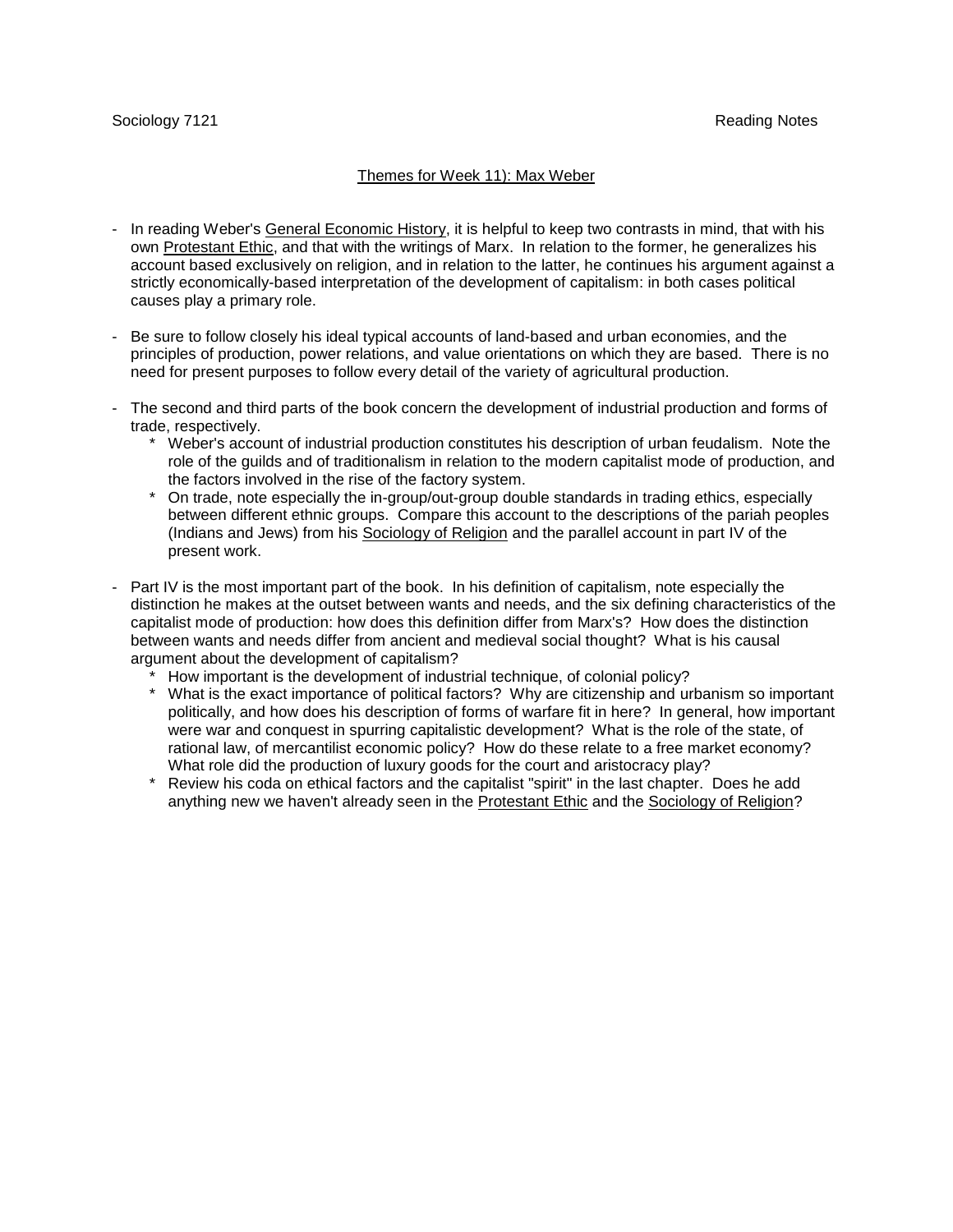# Themes for Week 12): Max Weber

- You will remember the image of the Iron Cage from the last pages of The Protestant Ethic, which referred to the trap of rational compulsion under modern capitalism. It is clear that Weber was also thinking of such compulsion under a rational state - and a modern political party or movement: bureaucracy is the feature common to both. This theme pervades his writings on political sociology.
- "The Types of Legitimate Domination," as a chapter in Part I of Economy and Society, is highly schematic and not, strictly speaking, meant to be read as an essay - but unfortunately, we do not have time to read all the later chapters which expand on these themes. What we will miss most by not reading the other chapters on forms of legitimate domination and law is a fuller sense of what Schluchter calls Weber's "developmental history."
	- \* What is the nature of legitimacy? Does it refer to the rulers or the ruled? How is power different from authority? And how can one empirically decide what domination is legitimate? (Do the forms of social action or the principles of sociological method help at all here?)
	- \* Try to think of the three types of legitimate domination not only as an abstract typology but also as categories to be applied to an historical analysis.
	- \* What are Weber's views of revolution, of bureaucracy, of democracy?
	- \* In Weber's chapter on "Bureaucracy" note especially the relations of this form of domination to capitalist and socialist economic forms, and to feudal and democratic regime types. In terms of a developmental-historical scheme, how does Weber present bureaucratic domination as inescapable - or as only subject to charismatic outbursts?
- "Class, Status, and Party" and the essay on "Socialism" treat certain specialized topics, especially in Weber's contemporary society; and they are as close as we can come here to his topical political writings.
	- How much of Marx's theories does Weber accept in these essays, how much does he criticize, and how much does he incorporate into his own perspective and to his own purposes? Note the distinction between critiques based on empirical grounds - that Marx's predictions have not been borne out - and those on theoretical grounds, especially objections stemming from Weber's theories of bureaucracy, of intellectuals, and of the nature of leadership in a democracy (i.e., this form of legitimate domination).
	- Note the principles on which each category of stratification in "Class, Status, and Party" is based. If you know Montesquieu, you might compare them to the principles on which he based his typology of regimes (fear, honor, virtue). Can you find a proto-theory of "human capital" in this essay?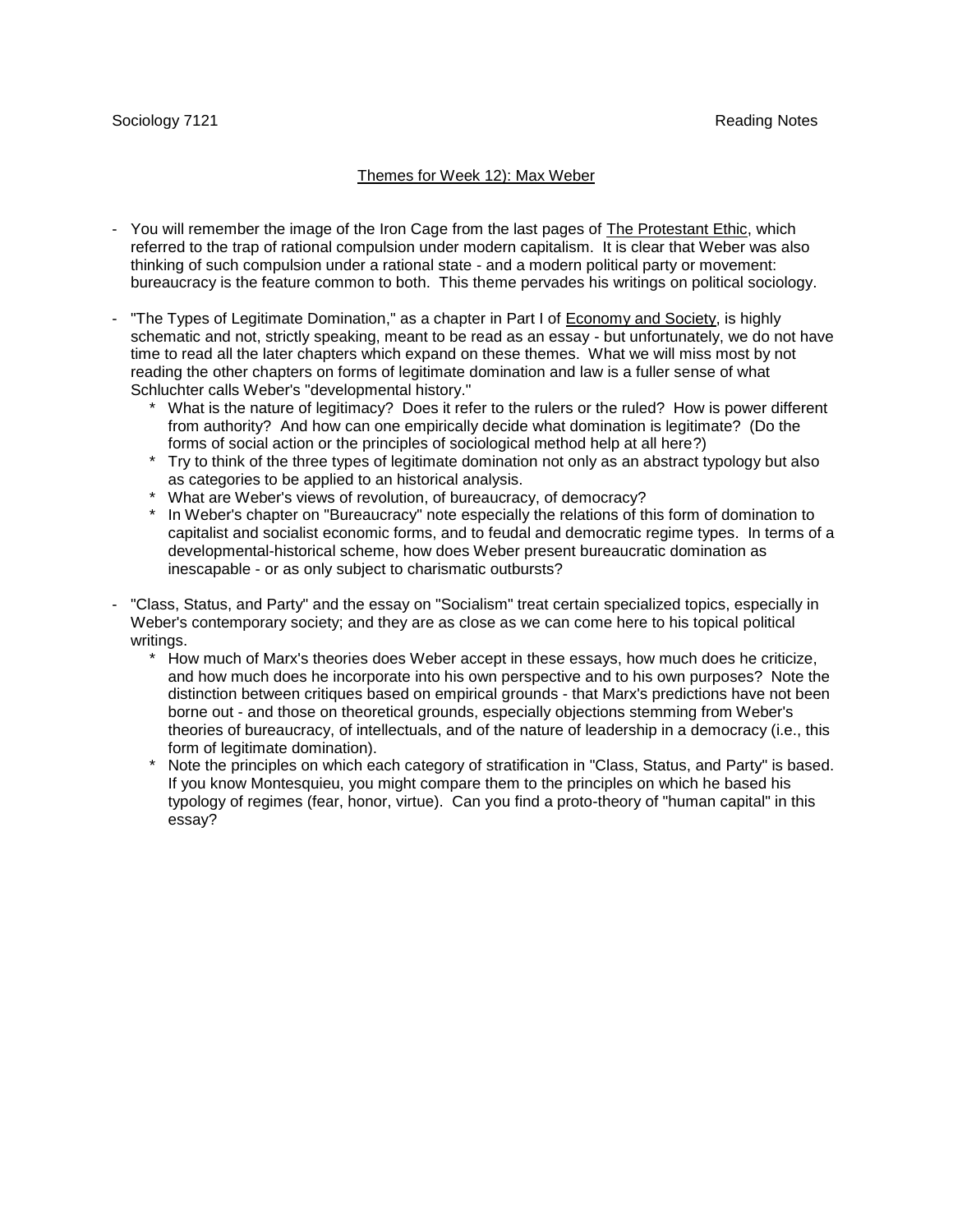# Themes for Week 13): Durkheim

- You should read the Preface to the second edition of The Division of Labor in Society, "Occupational Groups," after you read the rest of the book, in part because it was written later, and in part because it is meant to address certain problems developed in the body of the text.
	- \* How are occupational groups a solution to the problem Durkheim sees, and what problems do they raise?
	- \* How do they compare to State action, and can you imagine them without State action? In this regard, what is their relation to medieval corporatism, to so-called "neo-corporatism" (see works edited by Philippe Schmitter and Gerhard Lehmbruch), to fascism? What would Durkheim's position on these constructions be? (His nephew, Marcel Mauss, asserted he would have been horrified by fascism - but what are his arguments against it in anticipation?)
- Be sure to understand Durkheim's concept of social solidarity and his distinction between the two main types, mechanical and organic. Is this distinction tenable? (He later seems to have partially dropped it.)
	- Don't get caught up in the discussion of law for its own sake, but rather, as it elucidates the types of social bond.
	- \* Why does Durkheim say that every society is a moral society? What is morality?
	- \* What does the growth of the population have to do with social solidarity?
- What are "Abnormal Forms" and why does he call them "abnormal?" We will see a good deal more about the concept of normality in his more methodological writings next meeting. The concept of normality, of course, is related not only to moral concepts but also to notions of (biological) health and (bio-statistical) average; do you see a connection to the older notion of "the natural" (e.g., Natural Law, State of Nature)?
	- \* What is Anomie, and what is its relation to industrialization and social classes? What might social justice be?
	- \* What is the social function of sanctions? Their relation to freedom, to morality?
	- \* What is the role of individualism? (This concept attracted Durkheim's attention almost as much as those of "society" and "normality.")
- The set of lectures on "Socialism" is vintage Durkheim, strangely apolitical and ahistorical (although he demonstrates that he is as capable as any scholar of conducting a political and historical analysis), and with his best bedside manner.
	- \* In what way is socialism a symptom of an unhealthy society and what do you think of the medical imagery here?
	- \* What is the role of the State, of industry, of the economy in general?
	- \* What is the difference between socialism and communism?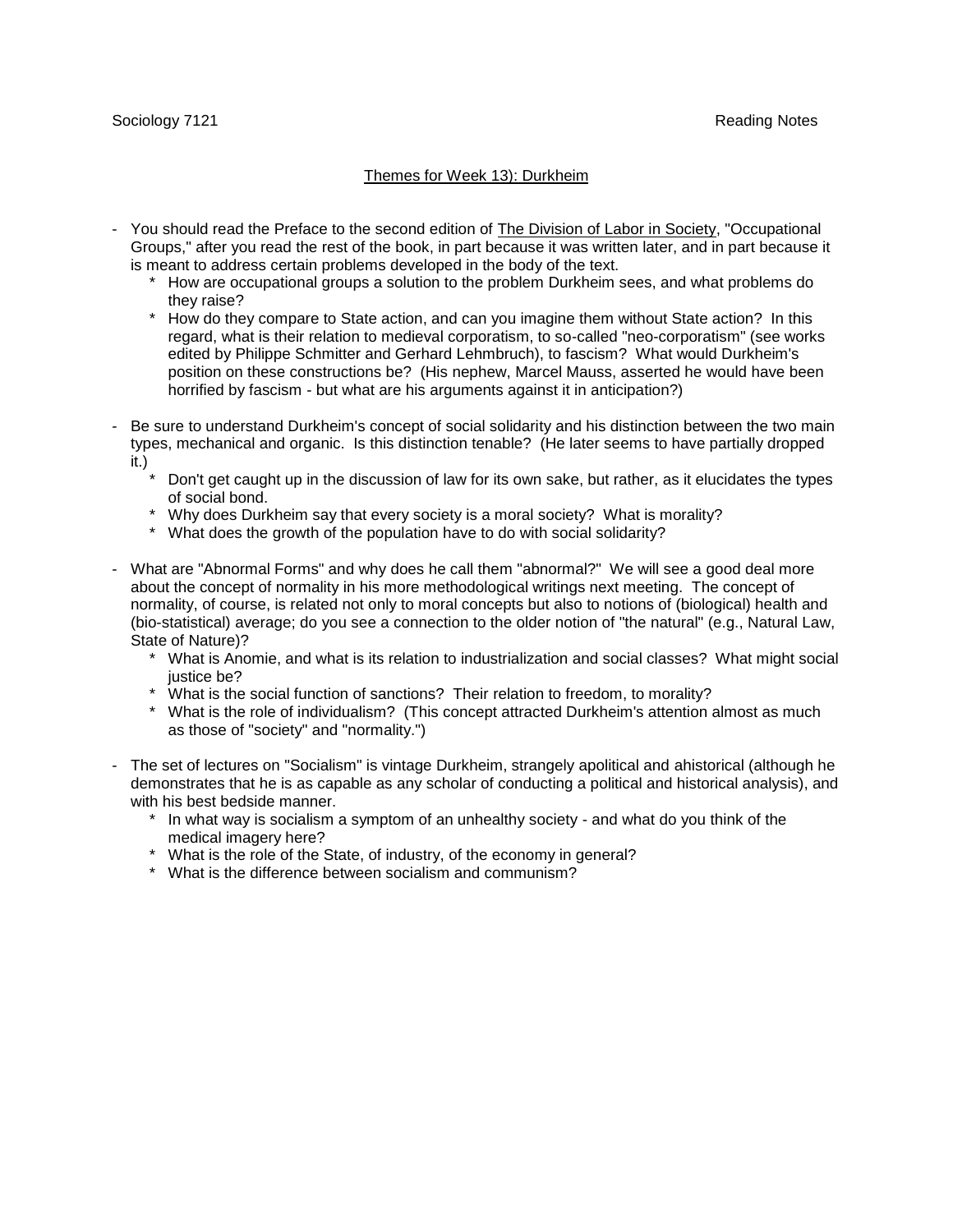# Themes for Week 14): Durkheim

- The Elementary Forms of the Religious Life must be considered the most important work in Durkheim's corpus, and the culmination of his theoretical development. In it he moves directly to an analysis of the central bonds or forces which hold societies together and give them their character.
- What is Durkheim's definition of religion? Be sure to understand the distinction between sacred and profane. How is a Church important?
	- \* Why does Durkheim insist that all important elements of the most advanced religions can also be found in the most primitive religions - and in the most primitive societies?
	- \* What is totemism and its relation to religion? How do clans fit into this relationship? What is the role of symbolism or emblems? This nexus of issues - in which totems externalize the central values of a social group - is one of the most valuable insights Durkheim provides.
	- \* What is the origin or source of religious belief and of much else? What is the role of Mana or Force here, and what are their origins? His answer can be found in Book 2, chapter 6, which probably contains the central discussion of the book: note his very literal-minded approach. What, then, is the nature of the collective effervescence he mentions on p. 250? Is it limited to primitive societies?
	- How does Durkheim differ from Weber in the way he defines religion? Can one say that Weber refrained from providing a definition in the sense that Durkheim did? Why might Weber have done this, and what does that imply about Durkheim's effort?
- Is his theory of knowledge tenable? What is the source of concepts, of our ideas of time and space? How does he attempt to overcome the radical relativism embedded in his approach (see p. 493)?
	- \* What is the status of collective representations, of categories, and their relation to his theory of knowledge?
	- \* What is the relation of religion to science? What are their common social bases? Are they in conflict?
	- \* Consider the other realms of social life which Weber discusses in his "Sociology of Religion" and his "Religious rejections of the world and their directions." Durkheim writes in a footnote on p. 466 that economic life is the one realm which "has not yet been expressly attached to religion," with certain exceptions, and that its relation to religion "has not yet been studied [!]" How, then, do Durkheim and Weber differ on the relation of religion to the other realms of social life? (In addition to economics, think of political, military, aesthetic, erotic life.)
- "Dualism of Human Nature" expands certain themes from the Elementary Forms.
	- \* What are the different forms of dualism?
	- \* How does Durkheim expand on the notion of the sacred?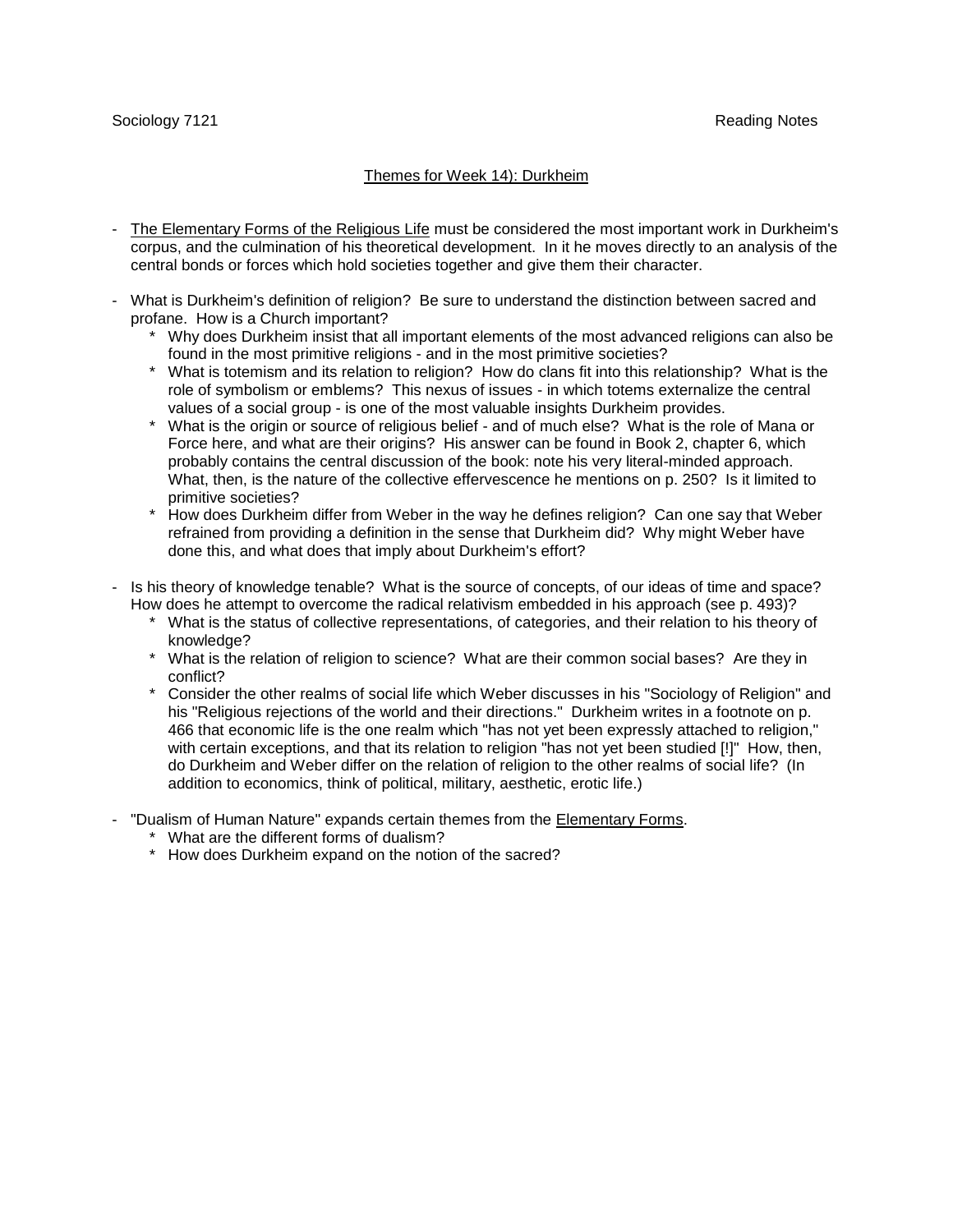## Seminar: Classical Sociological Theory Suggested Paper Topics

Choose one of the following topics for a paper, or propose another topic to me for approval. Papers should be 15-20 pages.

- 1) The theorists all have very different understandings of the concept of "freedom" or "liberty." For any one or two, but not all, of the theorists, discuss critically (a) how they define the concept, (b) their accounts of the social and historical origins of freedom or liberty, and (c) the conditions which maintain freedom or liberty.
- 2) Write on the same question, but with regard to the concept of "democracy."
- 3) For any one or two, but not all, of the theorists, write an essay clarifying how each theorist treated the question, "What is the nature of the social bond?" You may use any or all the following subsidiary questions to construct your analysis, or you may develop your own: What ties of interest or sympathy hold society together? Does conflict of interest tend to strengthen or weaken social bonds? Does the type of social bond vary for different classes of people and/or different societies or historical periods? Are some forms of the social bond "natural" or perversions of the "natural" (and what is "natural"), and are some beneficial or harmful to people?
- 4) One could characterize the goals of historical sociology as (1) the identification of the most important underlying structural variables, (2) the provision of the most efficient causal explanations and the deepest interpretive understanding, and (3) the development of the most reliable means of forecasting future changes. Modify this definition if necessary and use it as the basis for a critical discussion of one or two (not more) of the theorists. You may either discuss their methodology or a substantive topic (e.g., origins of capitalism, religion, social bases of democracy).
- 5) There seem to be at least three accounts of society and societal development in the writings of Adam Smith, each grounded on different principles: (a) The peaceful pursuit of individual self-interest combined with "a certain propensity in human nature...to truck, barter, and exchange one thing for another," leads to a harmonious market society, as long as the government, corporations, etc. do not interfere (see esp. Book I, Wealth of Nations). (b) The political, military, and perhaps commercial struggle of various historical social classes or estates, eventually led or is leading to the triumph of the capitalist class and their market organization of society (see esp. Book III and parts of Book V, Wealth of Nations). And (c) the characteristic of Sympathy in human nature, when combined with bourgeois virtues of prudence, hard work, etc. (but also with a measure of unwarranted ambition), "changed the whole face of the globe" by introducing a capitalist society, even against the obstacles put up by aristocratic vanity, prodigality, etc. (see esp. Moral Sentiments and parts of Book II, Wealth of Nations). Are these three accounts compatable or contradictory, and why? And as a result, how adequate is Smith's account overall?
- 6) In both The Old Regime and the French Revolution and Democracy in America, Tocqueville observes that people will generally love equality more than they love freedom, and he also writes, "in the dawning centuries of democracy, individual independence and local liberties will always be the products of art. Centralized government will be the natural thing" (Democracy in America, p. 674). What is Tocqueville's conception of "democratic despotism?" How and why did America and France follow such different paths, according to Tocqueville? What measures would Tocqueville prescribe to revive the passion for freedom in the France of his day or for preserving